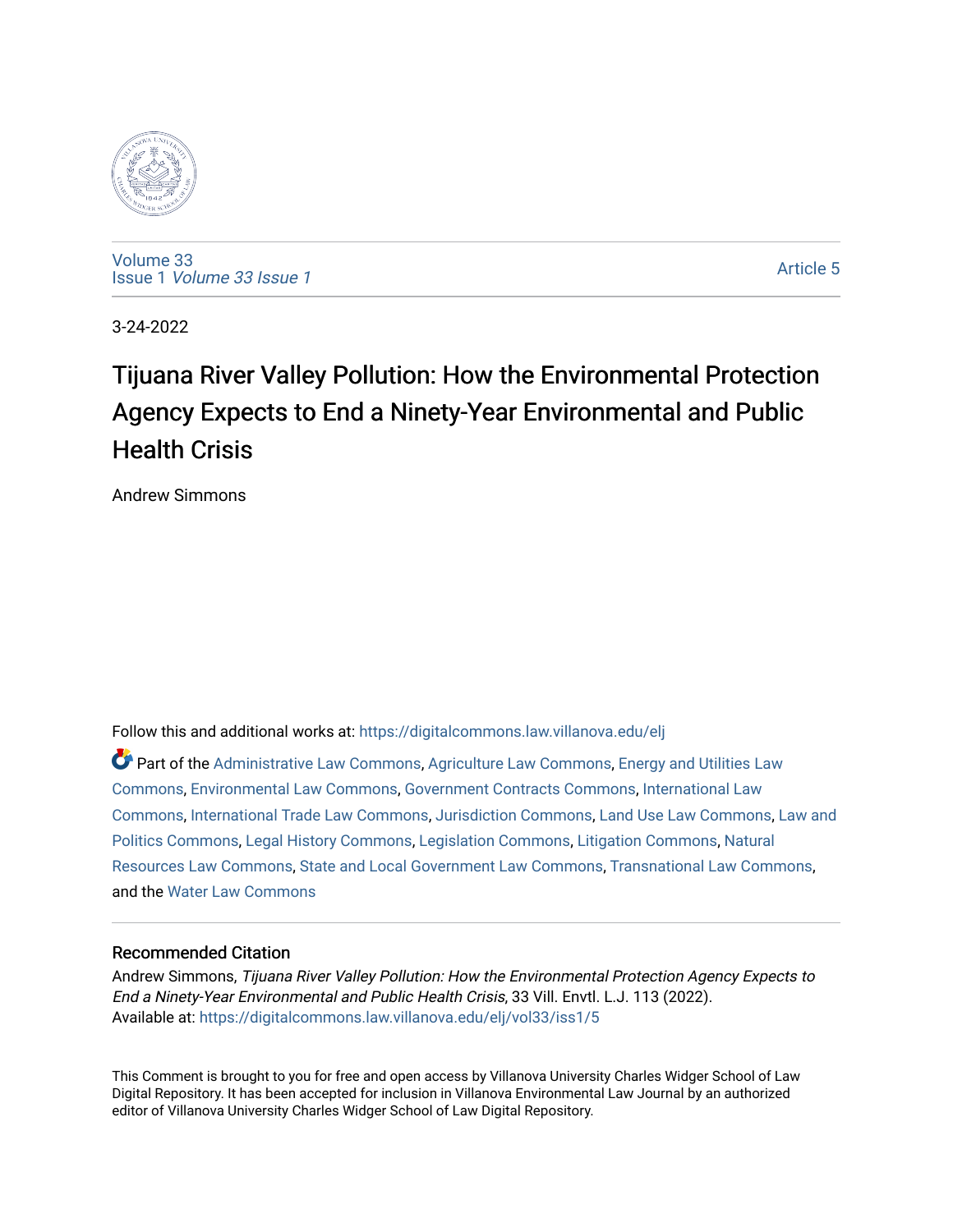# TIJUANA RIVER VALLEY POLLUTION: HOW THE ENVIRONMENTAL PROTECTION AGENCY EXPECTS TO END A NINETY-YEAR ENVIRONMENTAL AND PUBLIC HEALTH CRISIS

#### I. INTRODUCTION

The Tijuana River Valley (TRV) is a transboundary watershed that covers approximately 1,750 square miles across Mexico and the United States.1 Although the TRV spans the border, most of its water flow originates in Mexico's Baja California mountain ranges and flows downhill north towards the United States.2 Mexico contains approximately seventy-five percent of the TRV land area and its namesake, the Tijuana River.<sup>3</sup> The United States lacks jurisdiction over Mexico's wastewater facilities, so a bi-national cohort of federal, state, and local agencies regulates water pollution within the TRV.4

Due in part to Tijuana, Mexico's rapid industrialization and insufficient wastewater infrastructure, polluted water flows across the border into the United States and then into the Pacific Ocean with alarming frequency.<sup>5</sup> The TRV's existing wastewater infrastructure consists of a series of treatment plants, pump stations, canyon channels, and drains designed to contain or divert untreated water to South Bay International Wastewater Treatment Plant (SBIWTP) in the United States or to San Antonio de los Bue-

(113)

<sup>1.</sup> *Tijuana River Watershed*, TIJUANA RIVER NAT'L ESTUARINE RSCH. RSRV., https: //trnerr.org/about/tijuana-river-watershed/ (last visited Dec. 28, 2020) (discussing basic geography of Tijuana River Watershed).

<sup>2.</sup> *Id.* (describing mountainous border region). Total rainfall in this region is approximately ten inches per year in low lying areas and twenty-five inches per year in the mountains. *Id.* (discussing weather data).

<sup>3.</sup> *Id.* (showing graphic illustrating watershed's range).

<sup>4.</sup> *EPA Collaboration with Mexico*, U.S. ENV'T PROT. AGENCY, https://www .epa.gov/international-cooperation/epa-collaboration-mexico (last visited Dec. 28, 2020) (providing overview of international environmental cooperative). The agencies include the International Boundary and Water Commission (IBWC) — United States section (USIBWC) and Mexico section (MXIBWC); the Environmental Protection Agency (EPA); and the Secretaría del Medio Ambiente y Recursos Naturales (SEMARNAT). *Id.* (listing State actors). SEMARNAT is the Federal Government of Mexico's equivalent of the EPA. *Id.* (contextualizing scope of SEMARNAT's authority).

<sup>5.</sup> *Sewage Pollution within the Tijuana River Watershed*, CAL. WATER BDS, https:// www.waterboards.ca.gov/sandiego/water\_issues/programs/tijuana\_river\_valley\_ strategy/sewage\_issue.html (last visited Dec. 30, 2020) (noting population and manufacturing growth as root causes of watershed's pollution).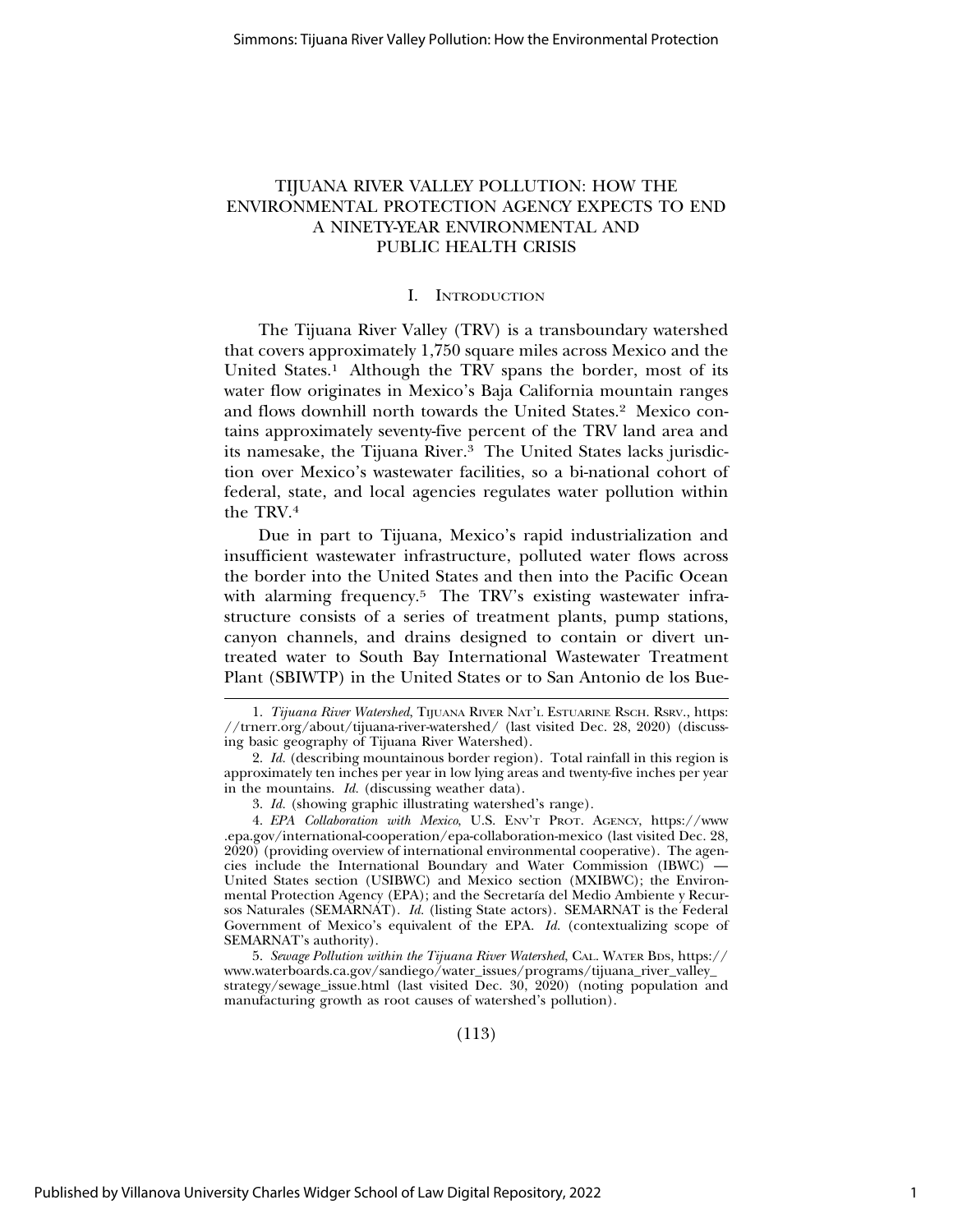nos Wastewater Treatment Plant (SABTP) in Mexico.6 On dry days, unmaintained and aging infrastructure components regularly fail; when it rains, however, the infrastructure is incapable of diverting the increased water flow.7

In February 2017, California closed its beaches for weeks after a burst pipeline in Mexico spilled 143 million gallons of sewage into the Tijuana River and flowed into the Pacific Ocean.8 The spill emanated a putrid smell and was visible from the air as a swath of brown water contrasted against the blue Pacific from the Tijuana River Estuary to Coronado, California.<sup>9</sup> In the years since, hundreds of millions of gallons of untreated or partially-treated wastewater continues to flow into the Pacific Ocean or across the southern border weekly.10 Fortunately, under the 2020 United States-Mexico-Canada Agreement (USMCA), Congress appointed the Environmental Protection Agency (EPA) to develop wastewater infrastructure solutions to combat TRV pollution.11

<sup>6.</sup> GEORGE MCMAHON, N. AM. DEV. BANK, ET AL., TIJUANA RIVER DIVERSION STUDY: FLOW ANALYSIS, INFRASTRUCTURE DIAGNOSTIC AND ALTERNATIVES DEVELOP-MENT ES-3 (2019) [hereinafter DIVERSION STUDY], https://www.nadb.org/ uploads/files/tijuana\_river\_diversion\_study\_final\_report\_full\_sm.pdf (illustrating Tijuana River wastewater infrastructure's schematics); *see also* Lesley Stahl, *Raw Sewage Flowing into the Tijuana River Brings Toxic Sludge to California*, CBS (May 31, 2020), https://www.cbsnews.com/news/raw-sewage-southern-california-coast-tijuana-mexico-60-minutes-2020-05-31/ (describing multifaceted water treatment system). Adding to the problem inadequate infrastructure poses, manufacturing and household waste clogs drains, grates, and pumps, resulting in wastewater spilling out of its containments. *Id.* (demonstrating that other waste disposal issues compound difficulties with wastewater treatment initiatives).

<sup>7.</sup> *Id.* (reporting rainwater causes "raging river" of pollutants that overburdens already stressed infrastructure). Further, a 2019 International Boundary and Water Commission study determined that up to thirty percent of Tijuana's wastewater enters the Tijuana River without treatment. *See* U.S. GOV'T ACCOUNTABILITY OFF., GAO-20-307, INTERNATIONAL BOUNDARY AND WATER COMMISSION: OPPORTUNI-TIES EXIST TO ADDRESS WATER QUALITY PROBLEMS 34 (2020) [hereinafter GAO, RE-PORT TO CONGRESS], https://www.gao.gov/products/GAO-20-307 (determining lack of maintenance partly causes system failure).

<sup>8.</sup> GAO, REPORT TO CONGRESS, *supra* note 7 (providing recent example of catastrophic system failure).

<sup>9.</sup> Scott Ridout, *Tijuana River: The Largest Sewage Spill We've Ever Seen*, SUR-FRIDER FOUND. (Mar. 2, 2017), https://www.surfrider.org/coastal-blog/entry/tijuana-river-the-largest-sewage-spill-weve-ever-seen (supplying photograph of spill and describing consequences of 2017 incident).

<sup>10.</sup> *See* Joshua Emerson Smith & Wendy Fry, *Tijuana Sewage Pounded South Bay Beaches Last Year. EPA Says Help Is on the Way*, SAN DIEGO UNION-TRIBUNE (Feb. 13, 2021, 7:00 AM), https://www.sandiegouniontribune.com/news/environment/sto ry/2021-02-13/tijuana-sewage-san-diego-beaches (noting southernmost beach in San Diego County, California, closed 295 days in 2020).

<sup>11.</sup> For a discussion of the USMCA and the EPA's proposed solutions to the border pollution crisis, see *infra* notes 152-90 and accompanying text.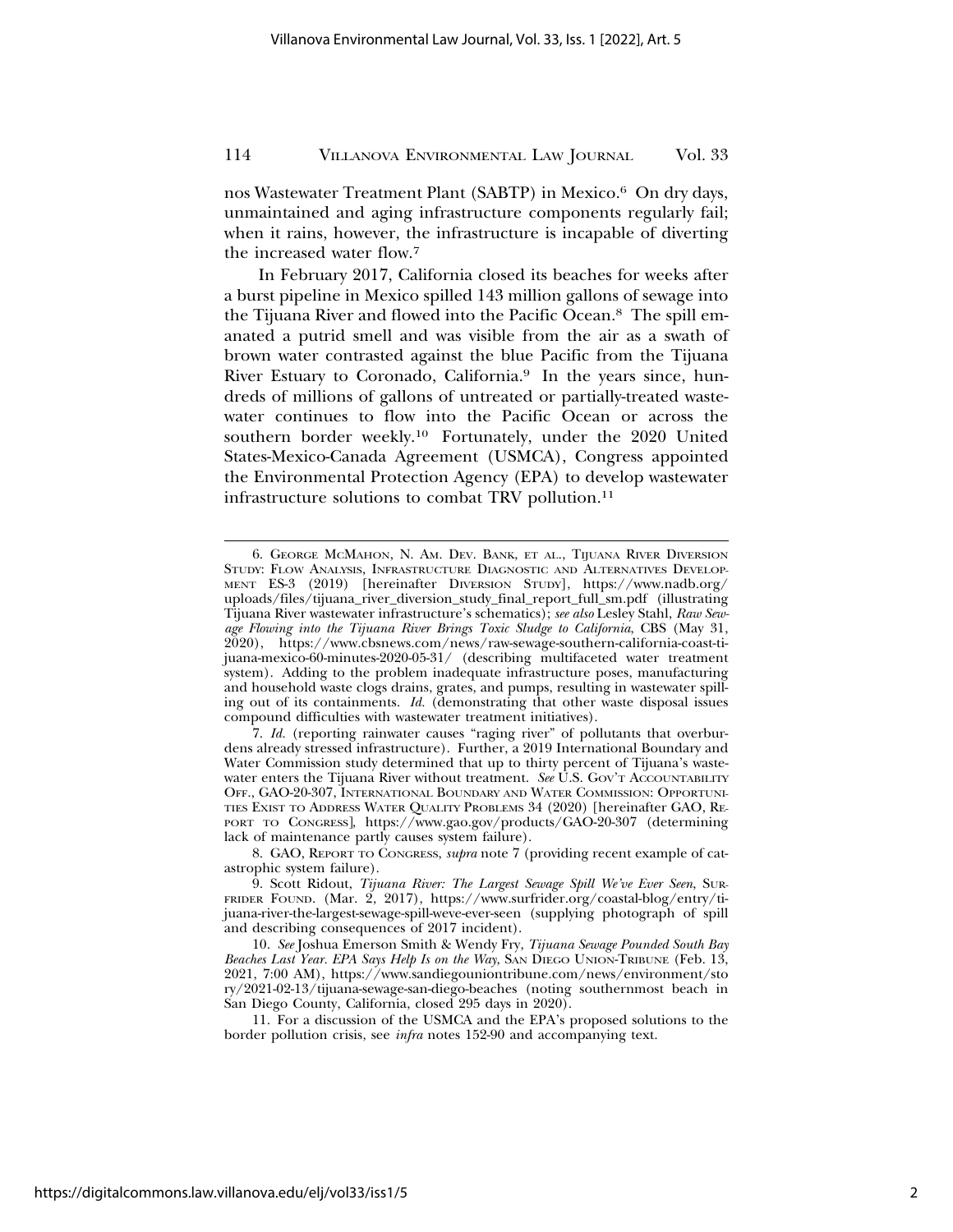This Comment explores the history of water pollution in the TRV and the EPA's proposed solutions to the wastewater crisis.12 Part II discusses wastewater legislation, diplomatic efforts to resolve the issue, and a brief history of the industrialization of Tijuana, Mexico.13 Part III explores the contemporary status of wastewater pollution in the TRV.14 Part IV discusses how the EPA, acting pursuant to the USMCA, proposes to remedy TRV wastewater pollution in the United States and Mexico.15

#### II. DIPLOMATIC AND HISTORICAL BACKGROUND

Wastewater infrastructure in the United States is subject to the Clean Water Act's (CWA) requirements; thus, an analysis of the CWA contextualizes the confines that lawmakers must work within to find a solution to border water pollution.16 Furthermore, because the TRV transverses the border and its waters are subject to the jurisdiction of both Mexico and the United States, discussing the region's diplomatic history provides perspective on the difficulties of finding a solution to the water pollution problem.17 Similarly, an examination of Tijuana's population growth and industrialization is helpful to understand the wastewater pollution crisis's origins within the TRV.18

## A. The Clean Water Act

Congress enacted the CWA to "restore and maintain the chemical, physical, and biological integrity of the Nation's waters."19 As such, the CWA forbids the "discharge of any pollutant" from point sources into navigable waters.20 The CWA limits pollution into nav-

<sup>12.</sup> For a discussion of the problem and proposed solutions, see *infra* notes 73-212 and accompanying text.

<sup>13.</sup> For an overview of legislative, diplomatic, and historical developments, see *infra* notes 16-72 and accompanying text.

<sup>14.</sup> For a discussion of the current state of the issue, including studies conducted by the EPA on TRV waters, see *infra* notes 73-151 and accompanying text

<sup>15.</sup> For a discussion of the EPA's proposed solutions, see *infra* notes 152-212 and accompanying text.

<sup>16.</sup> For a discussion of the CWA, see *infra* notes 19-30 and accompanying text.

<sup>17.</sup> For a discussion of the various treaties addressing the TRV, see *infra* notes 31-51 and accompanying text.

<sup>18.</sup> For a discussion of Tijuana's industrialization, see *infra* notes 52-72 and accompanying text.

<sup>19.</sup> Clean Water Act, 33 U.S.C. § 1251(a) (1972) (stating congressional goals of CWA).

<sup>20.</sup> *Id.* § 1311 (prohibiting discharge of pollutants into waters).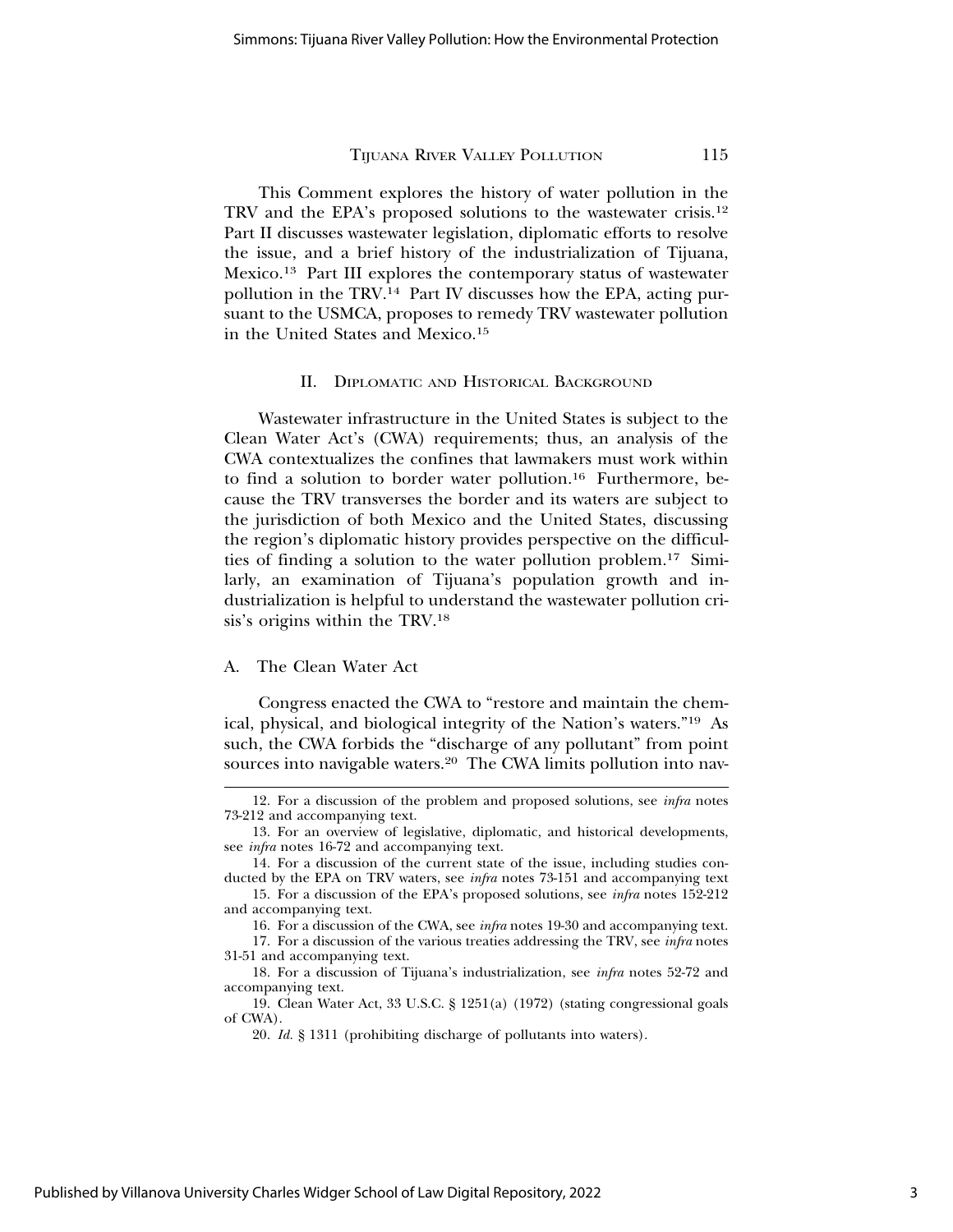igable waters through the National Pollutant Discharge Elimination System (NPDES).21

A person violates the CWA if the person directly discharges pollutants into navigable waters from "point sources" or if the person discharges pollutants to groundwaters that reach navigable waters in a "functional equivalent of a direct discharge."22 Persons who violate the CWA can face considerable civil and criminal penalties, including prison time.23 NPDES permits, however, relieve liabilities for persons who discharge pollutants into water, subject to state-approved limitations.24

The NPDES program, under the EPA's oversight, grants certain states and territories the power to issue permits.25 Interested parties may apply for individual permits or receive general permits through state permitting authorities or the EPA.26 Once a permitting authority issues the NPDES permit, the discharging facility is regulated by the permit's effluent limitations, which mandate the amount and type of pollutants the facility may discharge into waters.27

In wastewater treatment plants, technology-based effluent limitations and water quality-based effluent limitations manage the amount of pollutants discharged to waters.28 Technology-based limitations utilize "demonstrated technologies" to reduce the dis-

23. *See generally* 33 U.S.C. § 1319 (describing fines and punishments for CWA violations). Negligent criminal violations "shall be punished by a fine of not less than \$2,500 nor more than \$25,000 per day of violation, or by imprisonment for not more than 1 year, or by both."  $I\bar{d}$ . § 1319(c)(1)(B) (stating potential penalties for criminal violations of CWA).

24. *See* 33 U.S.C. § 1342(a)(1) (providing overview of NPDES).

25. *See About NPDES*, U.S. ENV'T PROT. AGENCY, https://www.epa.gov/npdes/ about-npdes#overview (last visited Aug. 23, 2020) (exploring states' role in NPDES permit issuance). Forty-seven states, and one territory, currently possess NPDES permitting power. *Id.* (noting NPDES grants majority of states authority to issue permits).

26. *Id.* (outlining application process). Individual permits are "specifically tailored to an individual facility." *Id.* (detailing individual permits). General permits cover a group of facilities that share "similar qualities within a given geographical location." *Id.* (defining group permits).

27. *See NPDES Permit Limits*, U.S. ENV'T PROT. AGENCY (Aug. 31, 2020), https:/ /www.epa.gov/npdes/npdes-permit-limits (providing effluent limitations as "primary mechanism" for controlling pollutant discharges). Effluent is the pollution or sewage contained in treated wastewater. *Id.* (explaining effluent).

28. *See id.* (naming two primary effluent limitation standards).

<sup>21.</sup> *Id.* § 1342(a)(1) (describing NPDES's purpose).

<sup>22.</sup> Cty. of Maui v. Haw. Wildlife Fund, 140 S.Ct. 1462, 1468, 1477 (2020) (articulating elements of CWA violation). Under the CWA, a "person" is "an individual, corporation, partnership, association, State, municipality, commission, or political subdivision of a State, or any interstate body." 33 U.S.C. § 1362(5) (defining "person").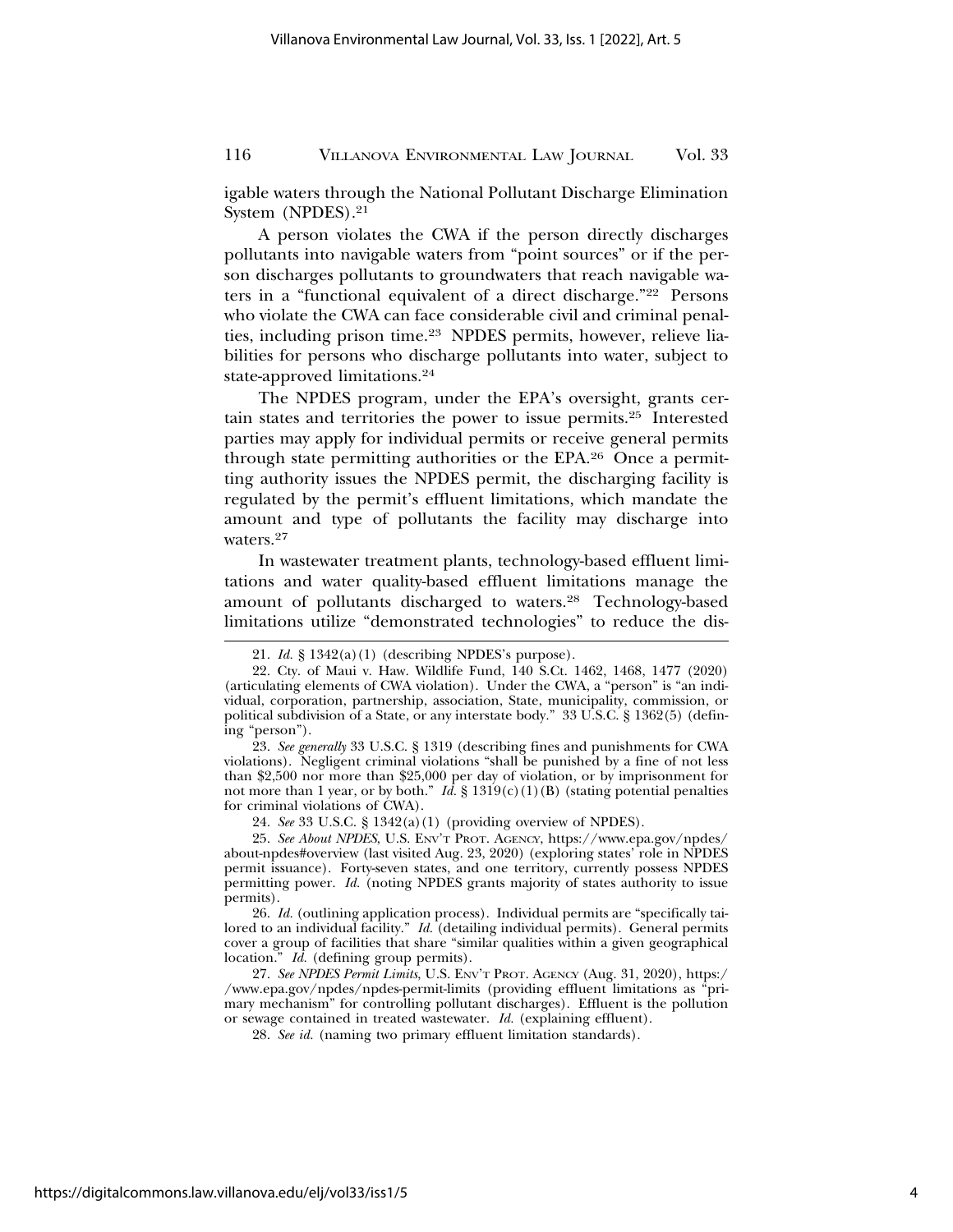charge of pollutants into navigable waters.29 In contrast, water quality-based limitations "consider the impact of the proposed discharge on the quality of the receiving water," and are focused on meeting state water quality criteria.30

## B. Water Treaties and Conventions Between the United States and Mexico

The Convention of 1889 established the International Boundary Commission (IBC) to resolve diplomatic issues arising from various land use disputes at the United States-Mexico border.31 Due to the arid region of the border, access to usable water became an important and recurring consideration in successive treaties between the nations.32 Subsequently, the 1906 Convention governed the obligation of the United States to deliver sixty thousand acrefeet of water annually from the Rio Grande River to Mexico for agricultural irrigation.33 The Water Treaty of 1944 (1944 Treaty), however, laid the foundation for modern cooperative efforts for water rights and usage.<sup>34</sup>

30. *Id.* at 6-1 (defining water quality-based effluent limitations). Once the permitting authority determines the appropriate technology-based and water quality-based effluent limitations, the permitter decides the final effluent limitations the facility is subject to. *Id.* at 7-1 (describing final step in effluent limitations determination).

31. Convention to Avoid the Difficulties Occasioned by Reason of the Changes Which Take Place in the Bed of the Rio Grande and That of the Colorado River, Mex.-U.S., art. I, Mar. 1, 1889, 26 Stat. 1512 [hereinafter Treaty of 1889], https://www.ibwc.gov/Files/TREATY\_OF\_1889.pdf (providing impetus for Treaty).

32. *See, e.g.,* Convention Providing for the Equitable Distribution of the Waters of the Rio Grande, Mex.-U.S., May 21, 1906, 34 Stat. 2953 [hereinafter 1906 Treaty], https://www.ibwc.gov/Files/1906Conv.pdf (demonstrating water rights concerns quickly displaced land disputes).

33. *Id.* at art. I (describing obligations under 1906 Convention). The distribution of sixty thousand acre-feet of water was divided across the twelve-month calendar year, with most of the distribution occurring during the summer months. *Id. at* art. II (noting allocation schedule). The total yearly water sharing commitment agreed upon in the 1906 Convention was approximately 19.560 billion gallons annually. See What's An Acre Foot, WATER EDUC. FOUND., https://www.watereducation.org/general-information/whats-acre-foot (last visited Jan. 18, 2021) (quantifying acre-foot of water as approximately 326 thousand gallons).

34. Treaty Relating to the Utilization of Waters of the Colorado and Tijuana Rivers and of the Rio Grande, Mex.-U.S., art. I, Nov. 8, 1945, 59 Stat. 1219 [herein-

<sup>29.</sup> *See* U.S. ENV'T PROT. AGENCY, EPA-833-K-10-01, NPDES PERMIT WRITER's MANUAL 5-1 (2010), https://www.epa.gov/sites/default/files/2015-09/docu-(2010), https://www.epa.gov/sites/default/files/2015-09/documents/pwm\_2010.pdf (discussing scope and premise of technology-based effluent limitations). Although the EPA has not defined "demonstrated technologies," they are the best available wastewater technology at the time a facility is built. *Id.* at 5-16 (noting that dischargers may incorporate best available demonstrated technologies at time of construction).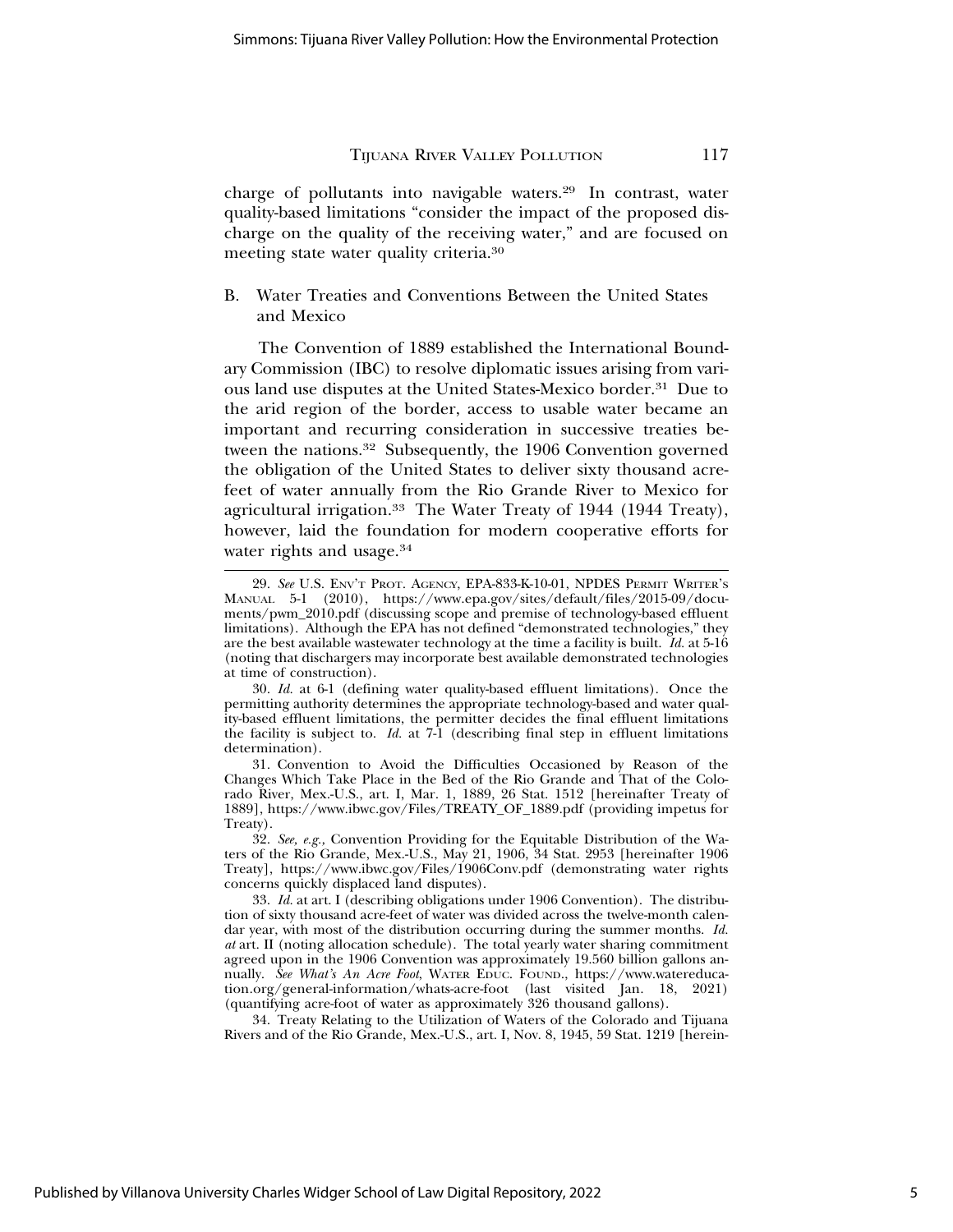#### *1. Water Treaty of 1944*

The 1944 Treaty established the International Boundary and Water Commission (IBWC) and formalized many of the IBWC's contemporary roles, responsibilities, and procedures.35 The Treaty called for construction of multiple water storage dams, flood control levees, and "works for the canalization, rectification and artificial channeling of" rivers along the southern border.36 The 1944 Treaty delegated responsibility to the IBWC for the operation and maintenance of a few projects; however, maintenance of most works were subject to the jurisdiction of the country where they were located.37

Additionally, the 1944 Treaty mandated that future IBWC rules and resolutions would be submitted to each government for approval as "Treaty Minutes."38 If both governments approved the IBWC Minute, the IBWC would execute the Minute in accordance with each nation's water laws.39 Moreover, the 1944 Treaty listed an "order of preferences" for the utilization of border waters.40 Accordingly, because several water uses were intended for human consumption or agriculture, the 1944 Treaty required the IBWC "to give preferential attention to the solution of all border sanitation problems."41

36. *Id.* at art. 6 (describing engineering projects along Rio Grande, Colorado, and Tijuana Rivers).

37. *Id.* at arts. 9, 24 (establishing allocation of maintenance requirements). The Treaty provided that "[e]ach Section shall have . . . jurisdiction over the works constructed exclusively in the territory of its country whenever such works shall be connected with or shall directly affect the execution of the provisions of this Treaty." *Id.* at art. 24 (noting sovereignty of government works).

38. *Id.* at art. 25 ( requiring IBWC to submit future agreements in "Minutes").

39. 1944 Treaty, *supra* note 34, at art. 25 (specifying approval process for IBWC Minutes).

40. *Id.* at art. 3 (prioritizing uses of shared waters). The order of preferences is: "1. Domestic and municipal uses. 2. Agriculture and stock-raising. 3. Electrical power. 4. Other industrial uses. 5. Navigation. 6. Fishing and hunting. 7. Any other beneficial uses which may be determined by the Commission." *Id.* (listing preferences).

41. *Id.* (appointing IBWC with resolving sanitary problems). Later, the IBWC defined "border sanitation problem" as "each case in which the waters that cross the boundary, including coastal waters . . . have sanitary conditions that present a hazard to the health and wellbeing of the inhabitants of either side of the border or impair the beneficial uses of these waters." Minute 261 of the International

after 1944 Treaty], https://www.ibwc.gov/Files/1944Treaty.pdf (extending 1889 Convention between United States and Mexico "indefinitely").

<sup>35.</sup> *Id.* at art. 2 (noting name change from IBC to IBWC). In addition to changing names, the 1944 Treaty allocated greater enforcement powers to the IBWC than its predecessor. *See generally id.* (granting IBWC international body and diplomatic statuses). The IBWC component for each country is called a "Section." *See id.* (establishing naming convention).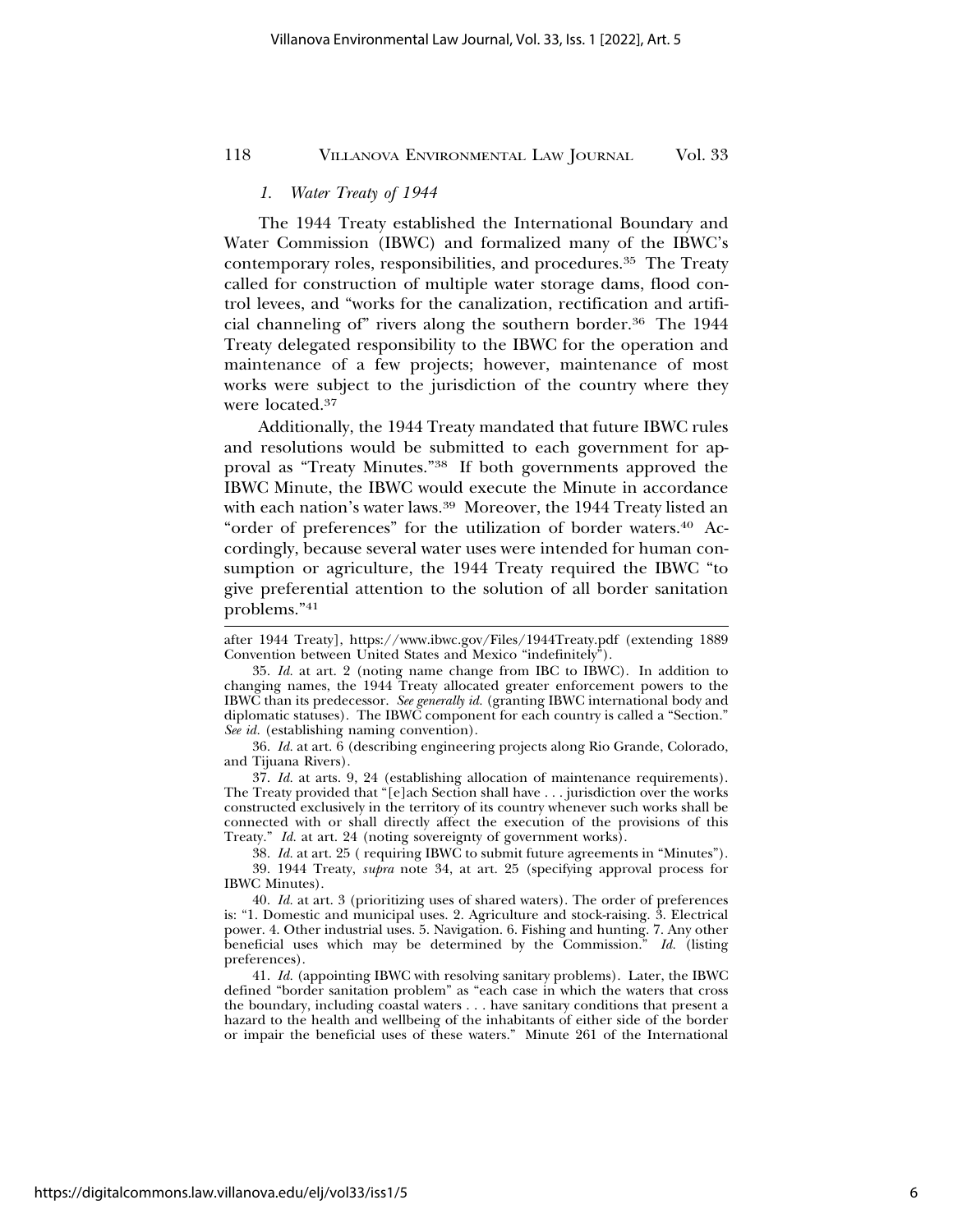#### *2. Minutes 283 and 320*

IBWC Minute 283, signed in 1990, provided that the IBWC construct and administer a water treatment facility in the United States to treat excess sewage in the TRV.<sup>42</sup> Minute 283 required that the future USIBWC facility must have the capacity to treat up to twenty-five million gallons of wastewater per day (MGD) that crossed the international border.<sup>43</sup> In addition to the border wastewater treatment facility, Minute 283 recommended constructing diversion infrastructure to channel excess sewage from Tijuana and the river channel to the United States for treatment and disposal.44

In 1999, the IBWC completed construction on the SBIWTP along the border in the United States.45 The SBIWTP, following specifications outlined in Minute 283, had the capacity to process up to twenty-five MGD of Tijuana River wastewater that were unable to be treated in Mexico.<sup>46</sup> Furthermore, the SBIWTP's infrastructure accommodated an additional seventy-five MGD for emergency overflow situations.47

In October 2015, Minute 320 reaffirmed each nation's commitment to stymying transborder water pollution.48 Minute 320 estab-

43. *Id.* (detailing minimum volume of wastewater that plant treats).

44. *See id.* (outlining plans for diversion system). In 1991, the IBWC completed construction of the Comision Internacional de Limites y Aguas (PB-CILA), ´ a pump station designed to divert river and sewages flow to the SBIWTP or the SABTP for treatment. *CILA Pump Station Operations and Notification Protocol*, IBWC, https://www.ibwc.gov/Files/CILA\_EmergencyProtocol\_101817.pdf (last visited Oct. 21, 2021) (explaining plans for PB-CILA derived from Minute 283 recommendations). For a further discussion detailing PB-CILA's role in the system, see *infra* notes 76-89.

45. *South Bay International Wastewater Treatment Plant (SBIWTP)*, IBWC, https:/ /www.ibwc.gov/Mission\_Operations/sbiwtp.html (last visited Jan. 20, 2021) (providing completion year of project). Costs for the plant totaled \$239.4 million for the United States and almost seventeen million dollars for Mexico, with Mexico agreeing to fund two million dollars per year for operation and maintenance. *Id.* (detailing total cost of project for both countries).

46. *Id.* (specifying SBIWTP capabilities).

47. *Id.* (noting SBIWTP ability to handle excessive flow due to increased rainfall or system failures in Mexico).

48. *See* Minute 320 of the International Boundary and Water Commission: General Framework for Binational Cooperation on Transboundary Issues in the

Boundary and Water Commission concerning recommendations for the solution to the border sanitation problems, Mex.-U.S., Sept. 24, 1979, 31 U.S.T. 5099 [hereinafter Minute 261], https://www.ibwc.gov/Files/Minutes/Min261.pdf (defining border sanitation problem).

<sup>42.</sup> Minute 283 of the International Boundary and Water Commission: Conceptual Plan for the International Solution to the Border Sanitation Problem in San Diego, California/Tijuana, Baja California, Mex.-U.S., July 12, 1990, T.I.A.S. No. 11735 [hereinafter Minute 283], https://www.ibwc.gov/Files/Minutes/Minute283.pdf (explaining Minute 283).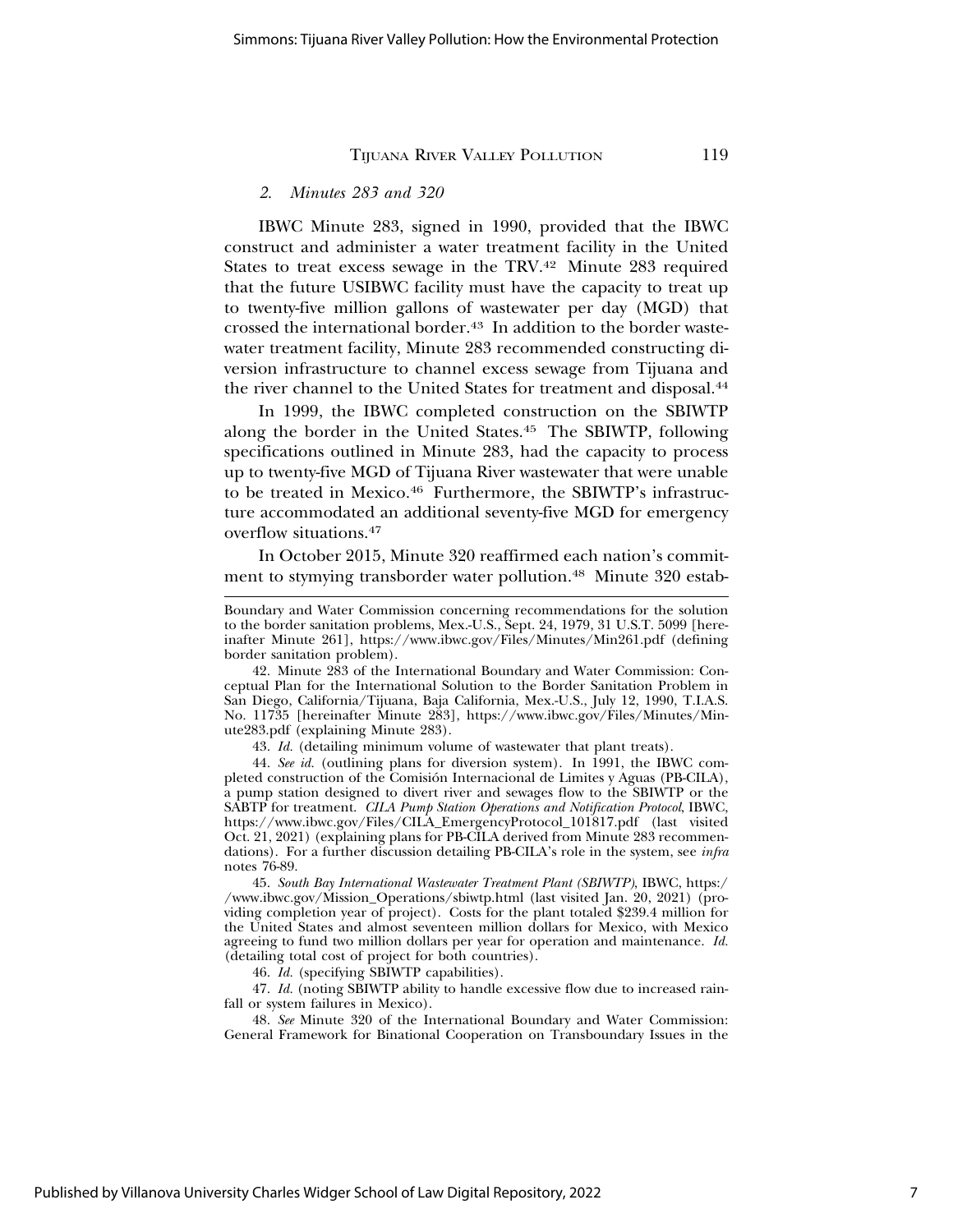lished a Binational Corp Group (BCG) of federal and local officials to identify and coordinate solutions for ongoing border pollution issues.49 Additionally, Minute 320 granted the BCG authority to create working groups of experts to address significant concerns like sediment, solid waste, and water quality.<sup>50</sup> One of the key functions of these groups is to monitor TRV pollution issues within their field of expertise.<sup>51</sup>

#### C. The Industrialization of Tijuana, Mexico

By 2019, Mexico became the top trading partner to the United States, a process which can be traced to the 1960s when Mexico began its "Maquiladora Program."52 During that time, Mexico's federal government enacted the Maquiladora Program to attract foreign investors and manufacturers to border cities to take advantage of the border region's plentiful and low-cost labor and dutyfree import laws.53

The origins of Tijuana's population growth and manufacturing prowess coincides with the economic and societal realities in the United States.54 During the Prohibition Era of the 1920s, citizens from the United States frequented Tijuana to purchase and consume alcohol, resulting in an "internal migration" of laborers to the region.55 Subsequently, the United States' entrance into the Second World War prompted agricultural workforce shortages as do-

49. *Id.* at 1-2 (establishing BCG).

50. *See id.* at 3 (delegating authority to specialized working groups).

51. *See id.* (listing core group activities).

52. M. ANGELES VILLARREAL, CONG. RSCH. SERV., RL32934, U.S.-MEXICO ECO-NOMIC RELATIONS: TRENDS, ISSUES, AND IMPLICATIONS 7 (June 25, 2020) [hereinafter ECONOMIC RELATIONS], https://fas.org/sgp/crs/row/RL32934.pdf (describing economic relationship with Mexico). Mexico ranks second behind China for total exports to the United States markets. *Id*. at 1 (providing reference to other trading partner nations). Maquiladora translates to "twin plant" in English. *Maquiladoras/ Twin Plants*, CTY. OF SAN DIEGO [hereinafter *Maquiladoras/Twin Plants*], https:// www.sandiego.gov/economic-development/sandiego/trade/mexico/maquiladoras (last visited Jan. 27, 2021) (defining "maquiladora").

53. ECONOMIC RELATIONS, *supra* note 52, at 8 (highlighting realities that attracted foreign investment).

54. *See* Aida Silva Hernandez, *Mapping Migration in Tijuana*, HENRY J. LEIR INST. 1, 2 (2019), https://sites.tufts.edu/ihs/files/2019/05/Silva\_Mapping-Migration-in-Tijuana.pdf (describing Tijuana's history). Tijuana's history is "intimately tied to its position as an international border city." *Id.* (detailing Tijuana's position).

55. *Id.* (attributing increased Mexican tourism to United States' Volstead Act). During this period, Tijuana's population increased from 1,028 in 1921 to 11,271 by 1935. *Id.* (noting Tijuana's population increase).

Tijuana River Basin, Mex.-U.S., Oct. 5, 2015 [hereinafter Minute 320], https:// www.ibwc.gov/Files/Minutes/Minute\_320.pdf (discussing Minute 320).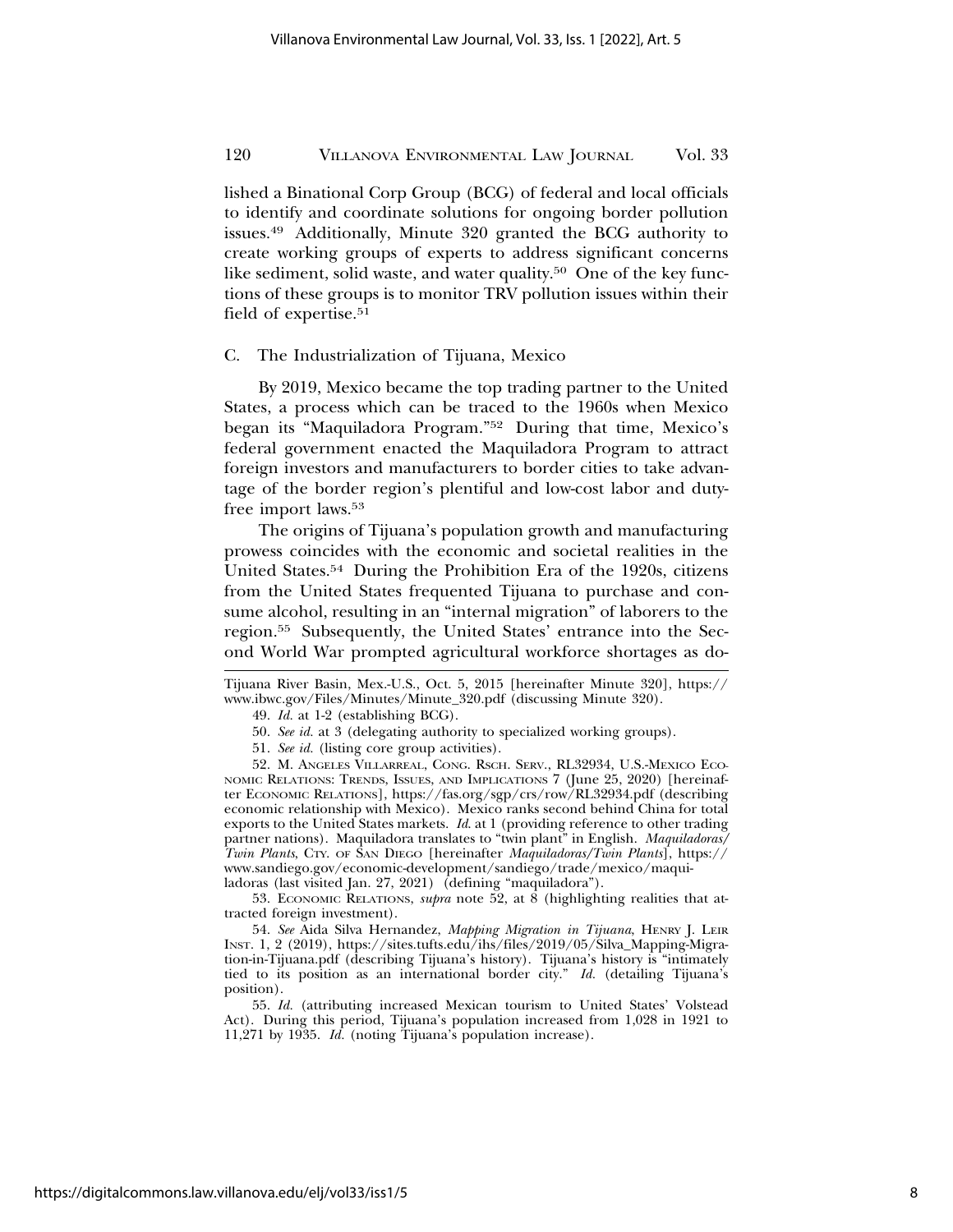mestic labor requirements shifted to the defense and manufacturing sectors.56 Recognizing that feeding an army was as important as equipping one, the United States and Mexico made the Agreement for the Temporary Migration of Mexican Agricultural Workers to the United States — more popularly known as the "Bracero Program" — to supplement the United States' farm workforce with Mexican laborers.57 Attracted by higher wages, an estimated 4.5 million individuals labored on United States farms between 1942 and 1964.58 Consequently, Tijuana's population grew from 21,977 to 65,364 people during the 1940s.59 Concurrently, the United States enforced multiple deportation operations against undocumented Mexican laborers, resulting in the government deporting millions of migrant laborers to border communities, thus, increasing the population in that region.<sup>60</sup>

After the Bracero Program ended in 1965, Mexico created its Border Industrialization Program to incentivize foreign investment in its border communities.61 To draw foreign investment to its border cities, Mexico's government waived duties and regulations on industrial imports and raw materials that Mexico's workers would later produce and export to other countries.62 Within the first five years of the program, approximately 160 companies, predominantly from the United States, employed seventeen thousand workers in maquiladora factories.63 Over the ensuing half-century, the maquiladora industry in Tijuana grew to comprise over 570 foreignowned manufacturing plants that employ upwards of one hundred

61. Anna-Stina Ericson, *An Analysis of Mexico's Border Industrialization Program*, 93 MONTHLY LAB. REV. 33, 33 (1970) (recounting maquiladora industry origins).

Published by Villanova University Charles Widger School of Law Digital Repository, 2022

<sup>56.</sup> *See id.* (acknowledging United States labor shortages caused by World War  $II$ ).

<sup>57.</sup> *See id.* (discussing Bracero Program).

<sup>58.</sup> *Id.* (providing estimate for Bracero Program participants). Additionally, many Braceros brought their families along with them to settle in Tijuana and other border cities to remain closer during their time in the United States. *Id.* (expounding additional factor for Tijuana region's growth).

<sup>59.</sup> Hernandez, *supra* note 54 (noting Bracero Program's impact on population growth).

<sup>60.</sup> *See Depression, War, and Civil Rights*, HIST., ART & ARCHIVES, https://history.house.gov/Exhibitions-and-Publications/HAIC/Historical-Essays/Separate-Interests/Depression-War-Civil-Rights/ (last visited Jan. 21, 2021) (describing United States Immigration and Naturalization Service efforts to deport Mexican laborers).

<sup>62.</sup> *Id.* (noting incentives for foreign companies to manufacture in Mexico). In addition to favorable tax benefits, the region's large low-wage labor pool attracted foreign investors. *Id.* (indicating additional incentives for foreign businesses).

<sup>63.</sup> *Id.* (explaining expansive nature of program).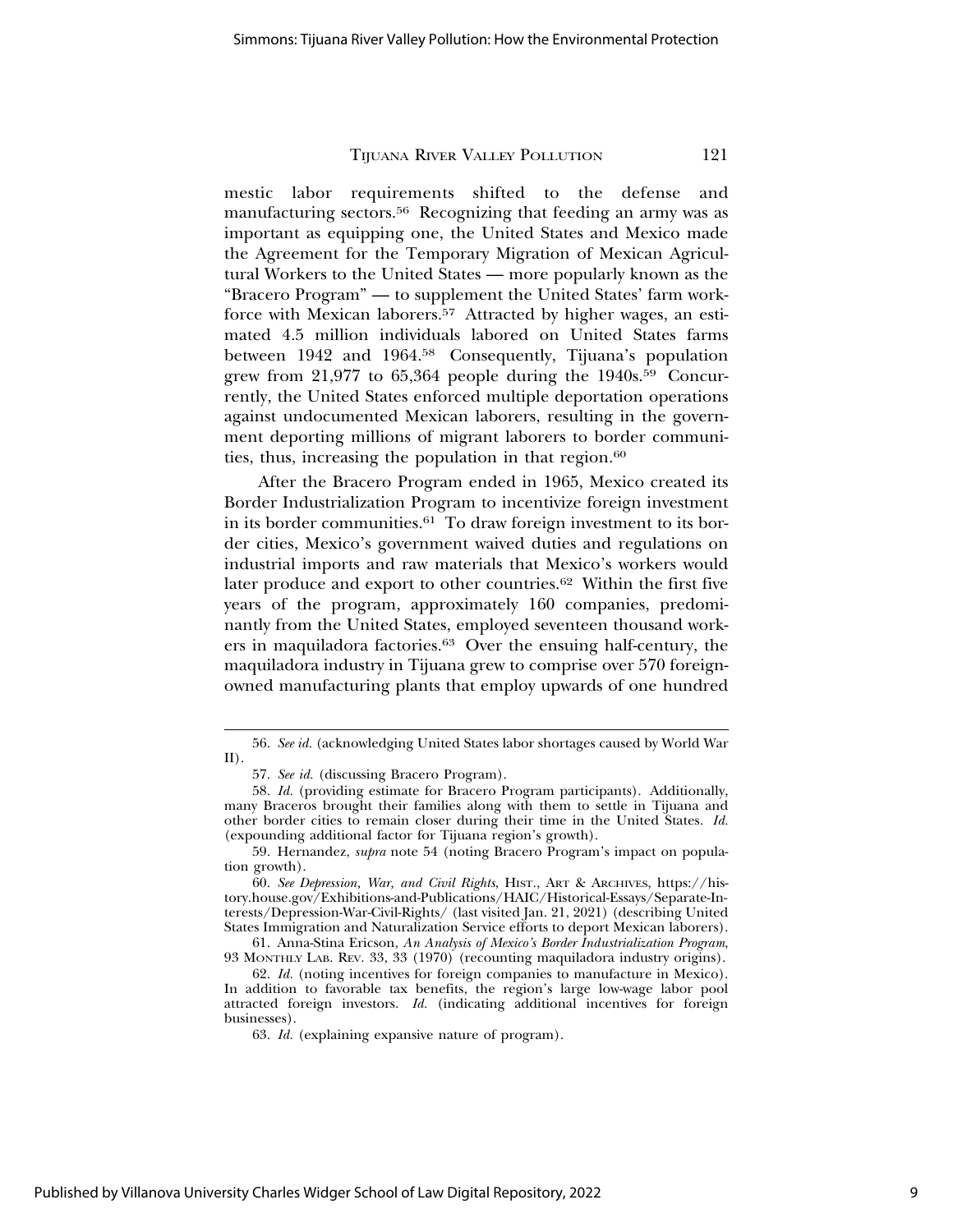thousand workers.64 The job opportunities created by these industries have attracted hundreds of thousands of migrants to Tijuana in the last thirty years, resulting in a population of over two million.65

One of the initial effects of Tijuana's dramatic growth was the formation of unplanned neighborhoods on the rugged outskirts of the city.66 These impoverished communities lacked access to potable water, sewage systems, and electricity.67 Simultaneously, rapid population growth in the city surpassed existing sewage system capabilities and resulted in early wastewater system failures.68 In response to the growing crisis, the United States and Mexico constructed a pipeline to carry wastewater from Tijuana to the Pacific in 1938; however, the system "functioned adequately for [only] several years."69 As a result, between the 1930s and 1960s, the two countries constructed wastewater channels and pumping stations along the border to divert wastewater to the Pacific.70 By 1965, the IWBC approved an emergency connection between Tijuana and San Diego's water treatment facility at Point Loma.<sup>71</sup> Notwithstanding these efforts, by the late 1980s, San Diego officials proclaimed that the Tijuana River was "the most polluted [river] in the United States."72

67. *Id.* (noting lack of public utilities). Through the 1980s, roughly half of Tijuana's population was still in need of municipal services. *Id.* (highlighting that despite success of maquiladora program, Tijuana remained largely impoverished).

68. *See* John H. Minan, *Recent Developments in Wastewater Management in the Coastal Region at the United States-Mexico Border*, 3 SAN DIEGO INT'L L.J. 51, 59 (2002) (noting Tijuana's sewage system in 1928 was capable of servicing only five hundred inhabitants).

69. Minute No. 222: Emergency Connection of the Sewage System of the City of Tijuana, Baja California to the Metropolitan Sewage System of the City of San Diego, California, Mex.-U.S., Dec. 20, 1965 [hereinafter Minute 222], https:// www.ibwc.gov/Files/Minutes/Min222.pdf (illustrating pace at which population outgrew infrastructure).

70. *See Emergency Connection to Point Loma*, INT'L BOUNDARY & WATER COMM'N, https://www.ibwc.gov/Mission\_Operations/background.html (last visited Jan. 20, 2021) (noting early pollution intervention).

71. *Id.* (describing international solution to keep sewage from overflowing).

72. William Branigan, *Pollution Under Scrutiny at U.S.-Mexico Border*, WASH. POST (Oct. 24, 1989), https://www.washingtonpost.com/archive/politics/1989/

<sup>64.</sup> *Maquiladoras/Twin Plants*, *supra* note 52 (detailing number of maquiladoras and number of people they employ).

<sup>65.</sup> Kevan Q. Malone, *San Diego and Tijuana's Shared Sewage Problem has a Long* History, WASH. POST (June 2, 2020), https://www.washingtonpost.com/outlook/ 2020/06/02/san-diego-tijuanas-shared-sewage-problem-has-long-history/ (providing current population figure and factors contributing to Tijuana's growth).

<sup>66.</sup> Hernandez, *supra* note 54, at 3 (describing rapid growth of lower-class communities). Housing was "limited" for middle to lower class migrants. *Id.* (discussing complications of migrating to Tijuana).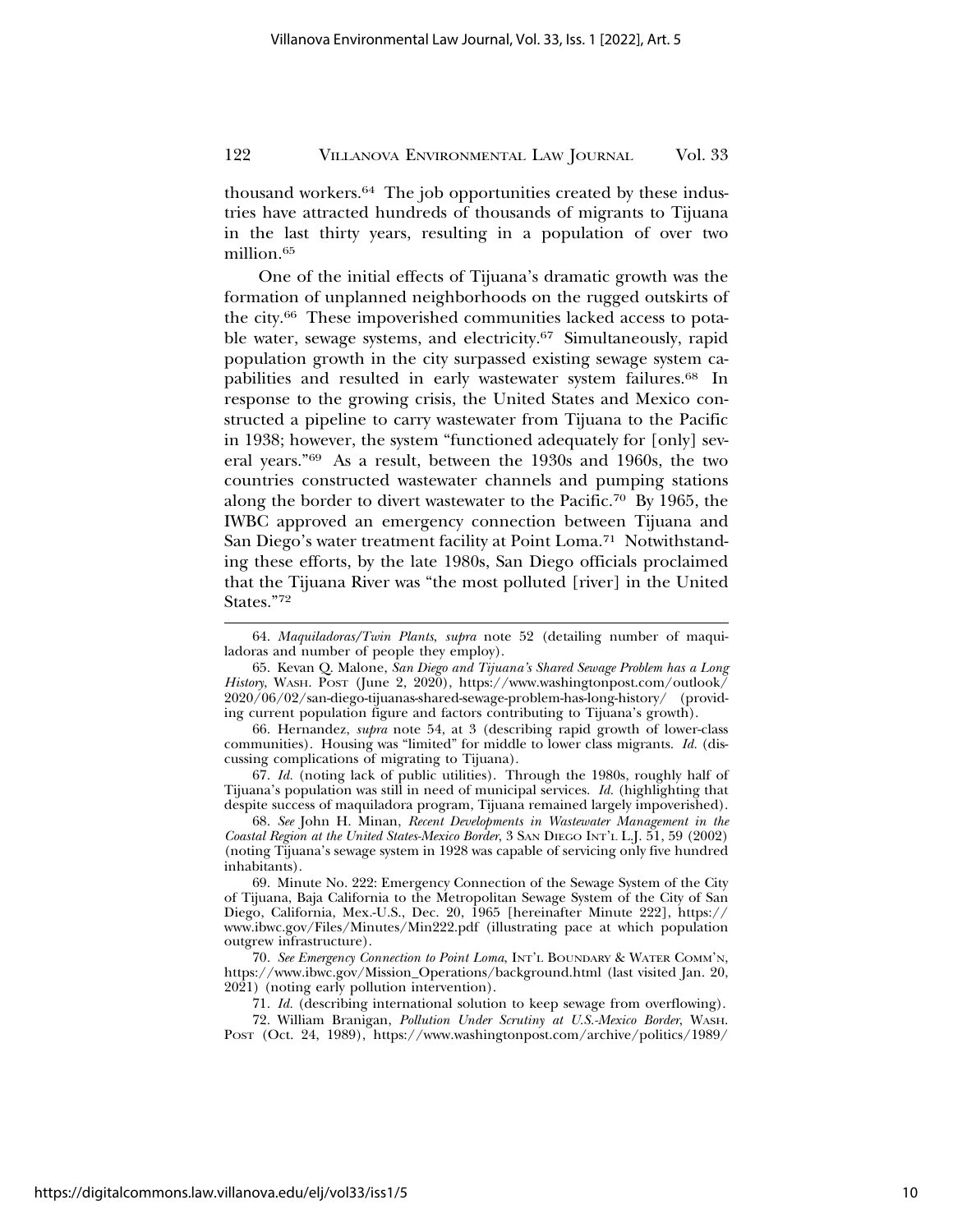#### III. WASTEWATER POLLUTION IN THE TIJUANA RIVER VALLEY

Despite a complex wastewater diversion and treatment system, an estimated twenty-five to forty million gallons of untreated wastewater gushes out of the system daily.<sup>73</sup> Current wastewater infrastructure diverts dry-weather river flow, but the system succumbs when it rains.<sup>74</sup> Further, ongoing attempts to construct new wastewater treatment facilities in Mexico have largely been unsuccessful, and massive amounts of pollution are discharged to the Pacific Ocean daily.75

## A. Existing Tijuana River Valley Wastewater Infrastructure Capabilities and Limitations

The wastewater infrastructure at the border diverts dry-weather Tijuana River water flow before it crosses the international border.76 Before the river crosses the border, it enters the diversion system, where Pump Station CILA (PB-CILA) transfers river flow to the International Collector.77 From the International Collector, water is either transported to the SBIWTP or conveyed by a "dualpump station" to the SABTP in Mexico.78 The river flow diverted towards the SABTP is untreated wastewater, the majority of which is discharged to the Pacific Ocean without treatment.79 Water treated at the SBIWTP is also discharged to the Pacific Ocean through the South Bay Ocean Outfall (SBOO) — an eleven-foot-diameter pipe that extends 3.5 miles offshore along the ocean floor.80

Currently, the diversion system infrastructure can sustain a flow capacity of twenty-nine MGD, which is 1,300 liters per sec-

75. For a discussion of an attempt to construct a new wastewater treatment plant in Mexico, see *infra* notes 102-17 and accompanying text.

76. *See* DIVERSION STUDY, *supra* note 6, at ES-1 (introducing purpose of Tijuana River diversion infrastructure).

78. *Id.* (expanding upon diverted water's path).

79. *Id.* (suggesting most of dry-weather river flow is not treated before dumping).

<sup>10/24/</sup>pollution-under-scrutiny-at-us-mexican-border/96c162a4-07fe-471b-b938- 2bad0ab87005/ (emphasizing scope of pollution crisis).

<sup>73.</sup> *See* Stahl, *supra* note 6 (discussing regular occurrence of transboundary flows).

<sup>74.</sup> For a discussion of the catastrophic 2017 transboundary flow event, see *infra* notes 122-34 and accompanying text.

<sup>77.</sup> *Id.* at ES-2 (describing water route). The International Collector uses gravity to move water that enters it. *Id.* (highlighting physical characteristic of collector).

<sup>80.</sup> *See* CNTY. OF SAN DIEGO, TIJUANA RIVER VALLEY NEEDS AND OPPORTUNITIES ASSESSMENT 19 (2020) [hereinafter TIJUANA RIVER ASSESSMENT], https://www. sdparks.org/content/dam/sdparks/en/pdf/Resource-Management/NOA%20Final%20Report.pdf (detailing SBOO).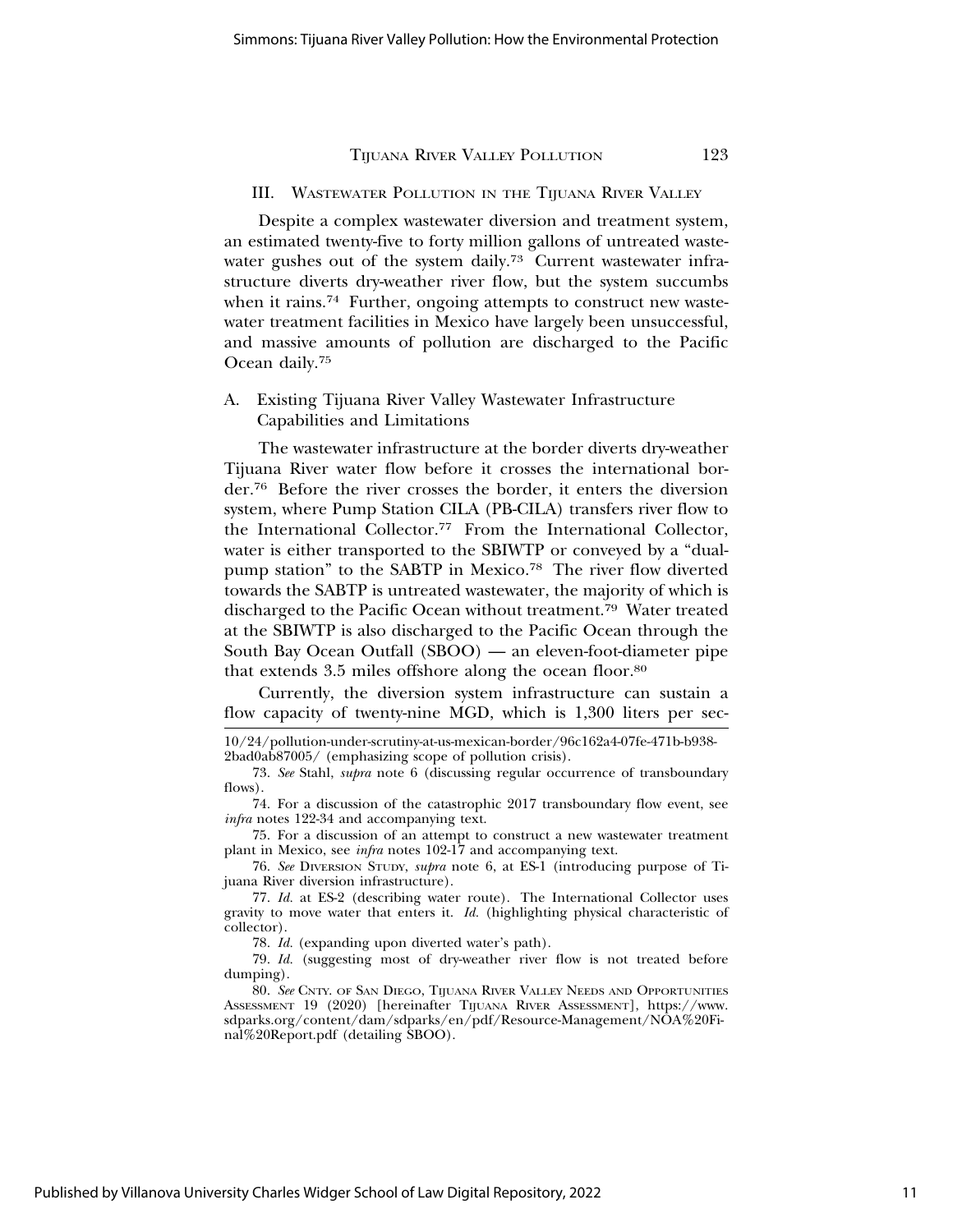ond.81 According to existing procedures, however, the diversion system shuts down when the flowrate surpasses twenty-three MGD.82 This occurs due to fears that sediment or other solid wastes will damage the pumps.<sup>83</sup> During these purported wet-weather events, the river flows into the United States along a portion of water known as the "flood control conveyance."84 At the flood control conveyance, the river is a .9-mile-long channel lined with concrete.85 Once water crosses into the flood control conveyance, there are no wastewater treatment facilities to remove pollution before it enters the Pacific Ocean.<sup>86</sup> Further, transboundary flows occur during dry weather when trash or other debris cause blockages and aging components break.87 In general, although wetweather events necessitate shutting down PB-CILA, restarting the system can take up to several months.<sup>88</sup> Throughout this time, transboundary flows of polluted water enter the United States and bypass any treatment before they enter the Pacific Ocean.89

Crucial elements of the diversion system are canyon water collection and drain sites.90 The canyon collectors utilize the surrounding topography to channel dry-weather wastewater runoff north to the SBIWTP or pump runoff south to the SABTP.91 In the course of wet-weather events, several of the canyon collectors direct water flow to the Tijuana River instead of to the treatment plants

<sup>81.</sup> *See* DIVERSION STUDY, *supra* note 6, at ES-4 (describing current maximum capacity).

<sup>82.</sup> *Id.* (providing system operating protocol). Heavy rain can result in river flows exceeding one billion gallons per day. *Id.* (highlighting maximum volume of water flow in river).

<sup>83.</sup> *Id.* (noting diversion system's capacity limits).

<sup>84.</sup> *See* Complaint for Plaintiffs ¶ 51, Imperial Beach v. Int'l Boundary & Water Comm'n, 356 F. Supp. 3d 1006 (S.D. Cal. 2018) (No. 18CV0457 JM JMA), 2018 WL 1161623 (delineating river channelization after crossing border).

<sup>85.</sup> *Id.* (discussing length of river channel).

<sup>86.</sup> *Id.* ¶ 52 (emphasizing lack of options available to appropriately discharge wastewater flow).

<sup>87.</sup> *See id.* ¶ 50-56 (listing additional reasons for transboundary flows).

<sup>88.</sup> *See* DIVERSION STUDY, *supra* note 6, at 2 (describing timeframe for getting system operating after shutdown).

<sup>89.</sup> *Id.* (detailing what occurs during PB-CILA shutdown).

<sup>90.</sup> *See* INT'L BOUNDARY & WATER COMM'N, BINATIONAL WATER QUALITY STUDY OF THE TIJUANA RIVER AND ADJACENT CANYONS AND DRAINS 15 (2020) [hereinafter 2020 STUDY], https://ibwc.gov/Files/Min320\_Binational\_Report\_TJ\_River\_Water shed\_with\_Appendix090120.pdf (introducing canyon collectors).

<sup>91.</sup> *See* TIJUANA RIVER ASSESSMENT, *supra* note 80, at 17 (explaining canyon collector function). In the canyons, dry-weather events are associated with wastewater infrastructure failures in Tijuana's sewage system. *Id.* (connecting dryweather water collection with infrastructure problems).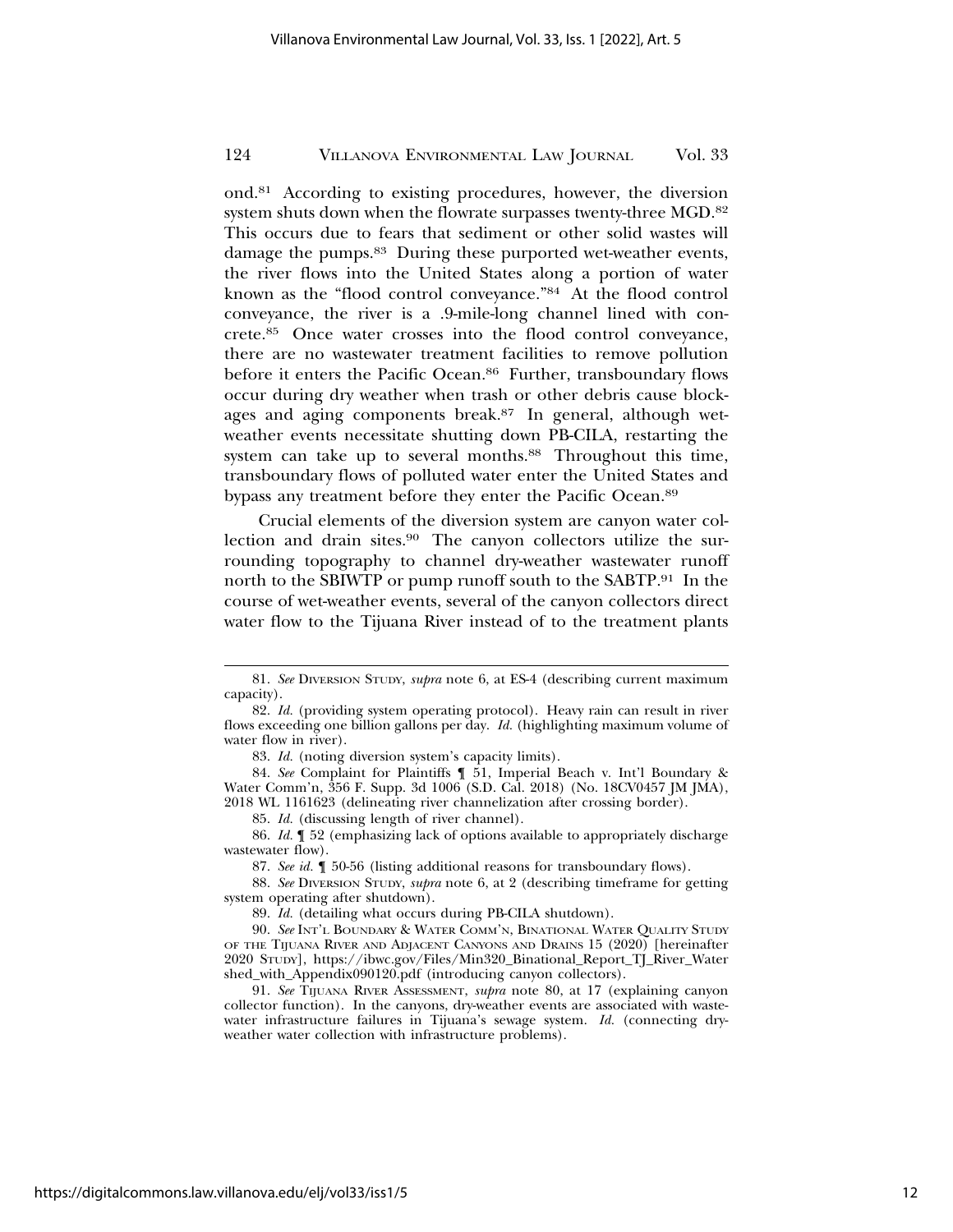due to insufficient pumping capability.92 Under the current infrastructure, untreated wastewater and sewage circumvent the diversion system and treatment plants 138 days in an average year.<sup>93</sup>

The IBWC shares operations and maintenance of the border water diversion system with local and federal agencies.<sup>94</sup> The roles of the individuals maintaining the system vary.95 For instance, United States Border Patrol agents regularly must open the gates under the border wall to prevent clogs caused by trash and debris.96 Individuals with Tijuana's public works division  $-$  the Comisión Estatal de Servicios Publicos de Tijuana (CESPT) — are required to ´ rake sludge out of drain grates by hand.97 Long term contact with this environment causes serious health risks to the CESPT and Border Patrol personnel, including exposure to flesh-eating bacteria, rashes, and digestive tract issues.98 Additionally, according to reports from 2019, the CESPT is extremely understaffed for the role it must play to keep the system operating.99 For the 148 sites the CESPT operates, there were only fourteen dedicated mechanics and electricians.100 Despite the efforts of these individuals, budget and personnel constraints made proper system maintenance untenable.101

95. *Id.* (noting various tasks by system).

<sup>92.</sup> *Id.* (illustrating canyon collector functions during rainy weather). The six primary canyon sites and their flow diversion capacities are: Stewart's Drain (1.67 MGD), Silva Drain (.33 MGD), Canyon del Sol (.67 MGD), Smuggler's Gulch (4.67 MGD), Goat Canyon (2.33 MGD), and Yogurt Canyon (drains into Tijuana River estuary). 2020 STUDY, *supra* note 90, at 15-19 (noting canyon characteristics and flow capacities).

<sup>93.</sup> *See* DIVERSION STUDY, *supra* note 6, at 23 (detailing average transboundary flow occurrences). The study determined that approximately two-thirds of the transboundary flows were due to wet-weather events, whereas one-third were due to system failures. *Id.* (explaining transboundary flow causation).

<sup>94.</sup> *See* Stahl, *supra* note 6 (discussing various occupations assisting with upkeep).

<sup>96.</sup> *Id.* (noting tasks of Border Patrol). The Border Patrol agents must open the gates to keep solid waste like plastic bottles, household trash, and tires from clogging the system and flooding the areas south of the border wall. *Id.* (expounding reason for grate opening). The solid waste comes in, partly, because of unplanned residential developments in the canyons surrounding Tijuana, which lack proper waste disposal services. *See id.* (providing causation).

<sup>97.</sup> *Id.* (noting different roles played by system maintainers).

<sup>98.</sup> *See* Stahl, *supra* note 6 (describing health consequences for persons maintaining system).

<sup>99.</sup> *See* DIVERSION STUDY, *supra* note 6, at ES-5 (introducing CESPT staffing issues).

<sup>100.</sup> *Id.* (supplying personnel figures assigned to system maintenance).

<sup>101.</sup> *Id.* (highlighting fiscal and staffing constraints).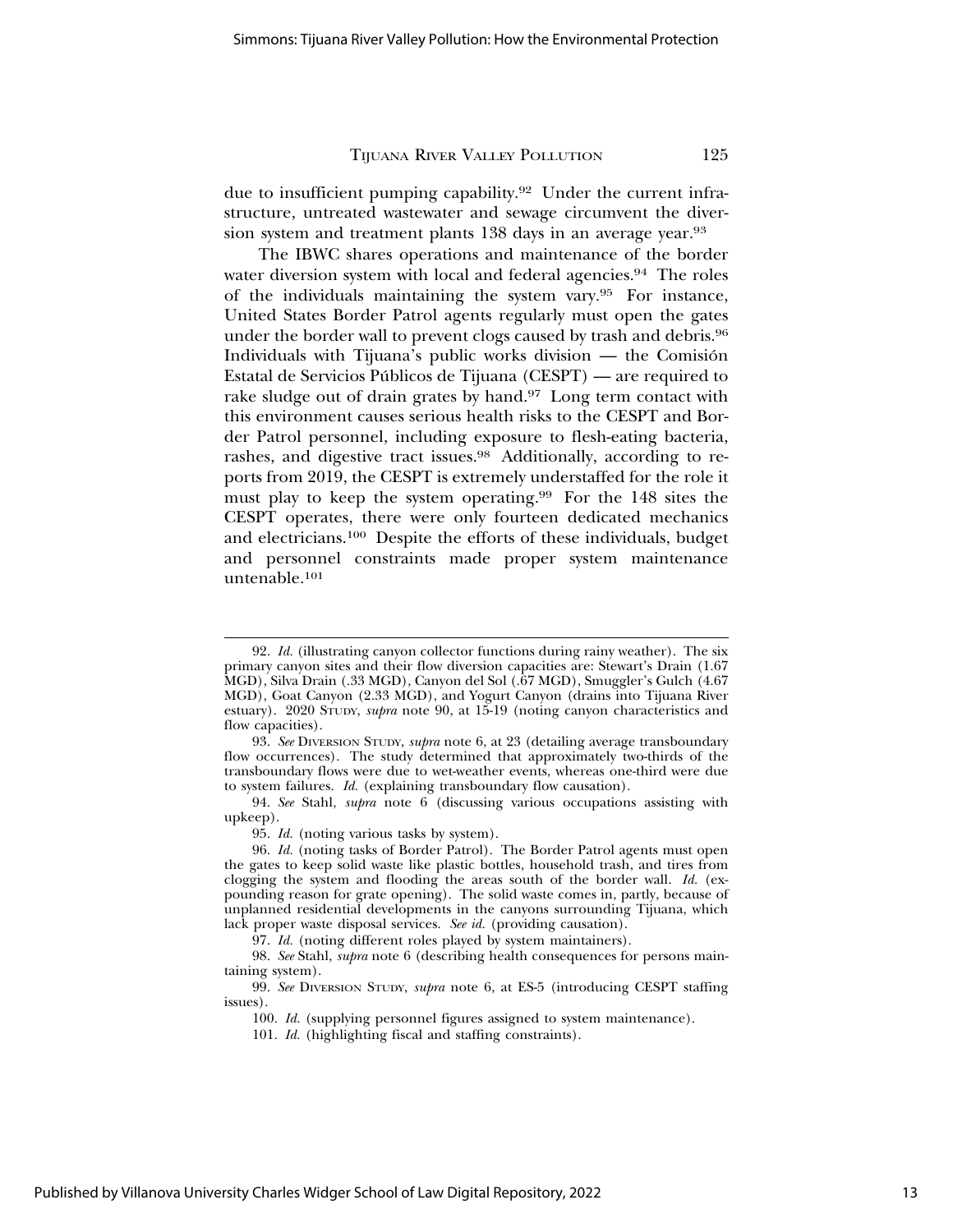#### B. The "Bajagua Project"

In 2000, Congress passed the Tijuana River Valley Estuary and Beach Sewage Cleanup Act (Tijuana River Act) and appropriated funds for the construction of a secondary wastewater treatment facility in Mexico to supplement the SBIWTP.102 Congress required the USIBWC to "enter into a multiyear fee-for-services contract with the owner of the Mexican facility and negotiate a new treaty minute to implement the [Tijuana River] Act's provisions."103 Around the time Congress passed the Tijuana River Act, environmentalist groups sued the IBWC for violating the CWA by discharging partially treated wastewater into the Pacific.104 As a result, the United States District Court for the Southern District of California directed that the SBIWTP meet CWA effluent limitations by September 30, 2008.105

By February 2004, the IBWC passed Minute 311, which established preliminary contractual obligations for the secondary treatment facility in Mexico proposed by Congress.106 Through Minute 311, the IBWC awarded the contract for building and operating the Mexico treatment facility to privately owned Bajagua, LLC, and the initiative became known as the "Bajagua Project."107 Under the Bajagua Project, wastewater diversion infrastructure would pump up to twenty-five MGD to the SBIWTP for primary treatment.108 The partially treated wastewater would then be pumped uphill to the new Bajagua wastewater treatment plant.109 From there, the

104. *Id.* (analyzing federal lawsuit).

105. *Id.* (observing court order).

106. *Id.* (noting IBWC Treaty to implement Tijuana River Act); *see* Minute 311 of the International Boundary and Water Commission: Recommendations for Secondary Treatment in Mexico of the Sewage Emanating from the Tijuana River Area in Baja California, Mexico, with Related Letter, Mex.-U.S., Feb. 20, 2004 TIAS 04-305.1 [hereinafter Minute 311], https://www.ibwc.gov/Files/Minutes/ Min311.pdf (introducing Minute 311).

107. *See* GAO, TWO ALTERNATIVES, *supra* note 102, at 13, 61 (assigning government contract to Bajagua). Additionally, the IBWC initiated the Bajagua Project because it was less expensive than updating the SBIWTP, which a federal court instructed must update its facilities to become compliant with the CWA by 2008. *Id.* (discussing one impetus for choosing Bajagua Project).

108. *See id.* at 14 (providing illustrative graphic of Bajagua Project's operation).

109. *See id.* (detailing project logistics).

<sup>102.</sup> *See* U.S. GOV'T ACCOUNTABILITY OFF., GAO-08-595R, INTERNATIONAL BOUNDARY AND WATER COMMISSION: TWO ALTERNATIVES FOR IMPROVING WASTE-WATER TREATMENT AT THE UNITED STATES-MEXICO BORDER 13 (2008) [hereinafter GAO, TWO ALTERNATIVES], https://www.gao.gov/products/GAO-08-595R (discussing Tijuana River Act).

<sup>103.</sup> *Id.* (detailing purposes of Tijuana River Act).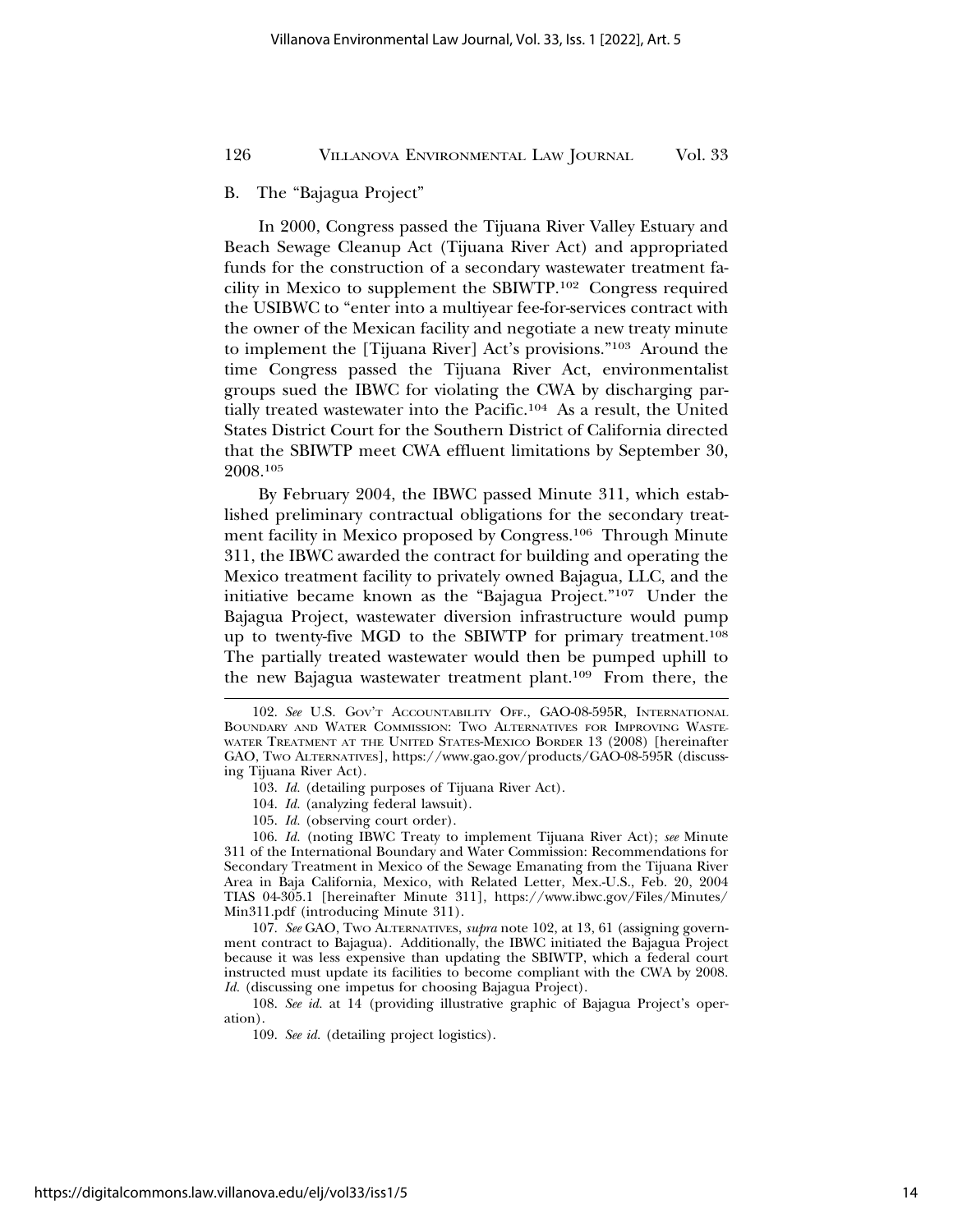Bajagua plant planners suggested that fifty-nine MGD of wastewater would receive secondary treatment and then flow downhill back to the SBIWTP and the SBOO.110 By 2007, Bajagua Project leadership reported to the USIBWC that it would not meet the September 30, 2008 deadline, leading Congress to suspend the project.111 Accordingly, the USIBWC reconsidered upgrading the SBIWTP to accommodate secondary treatment capabilities or following through with the Bajagua Project.<sup>112</sup>

In the 2008 report that Congress requested, the United States Government Accountability Office (GAO) examined the pros and cons of either course of action.113 The GAO found that the Bajagua Project would cost United States taxpayers \$539 million over twenty years.114 Additionally, the GAO report suggested that the Bajagua Project provided a better long-term treatment capacity for Tijuana's growing population.115 In contrast, upgrades to the SBIWTP would cost \$101.5 million, in addition to a twenty-year operating and maintenance cost estimate of \$331 million.116 By May of 2008, Congress abandoned the Bajagua Project in favor of improving the SBIWTP, with the United States government allocating ninety-four million dollars to the improvements.117

The IBWC upgraded the SBIWTP by installing an "activated sludge treatment component" to supplement the primary treatment capabilities of the plant.<sup>118</sup> The activated sludge in the secondary treatment utilizes aeration and "billions of bacteria" to break down organic particles in partially treated wastewater.119 The activated sludge then sterilizes the water with chlorine.<sup>120</sup> In late 2010, the SBIWTP completed the secondary treatment infrastructure con-

115. *See id.* at 3 (explaining Bajagua Project would enable additional treatment for thirty-four MGD of wastewater).

<sup>110.</sup> *Id.* (diagramming water flow between wastewater treatment plants).

<sup>111.</sup> *Id.* at 13 (noting Bajagua Project difficulties).

<sup>112.</sup> GAO, TWO ALTERNATIVES, *supra* note 102, at 13-14 (discussing USIBWC decision).

<sup>113.</sup> *See generally id.* at 1-2 (noting purpose of GAO study).

<sup>114.</sup> *Id.* at 30 (providing Bajagua Project cost estimate).

<sup>116.</sup> *Id.* (detailing SBIWTP upgrade cost).

<sup>117.</sup> Rob Davis, *Bajagua Project Killed*, VOICE OF SAN DIEGO (May 16, 2008), https://www.voiceofsandiego.org/topics/science-environment/bajagua-projectkilled/ (announcing Bajagua Project cancellation).

<sup>118.</sup> *San Diego Region — International Wastewater Treatment Plant*, CAL. WATERBOARDS (Mar. 9, 2018), https://www.waterboards.ca.gov/sandiego/water\_is sues/programs/iwtp/ (describing SBIWTP upgrades).

<sup>119.</sup> U.S. ENV'T PROT. AGENCY, 833-F-98-002, HOW WASTEWATER TREATMENT WORKS... THE BASICS (1998), https://www3.epa.gov/npdes/pubs/bastre.pdf (providing overview of secondary treatment).

<sup>120.</sup> *Id.* (detailing water sterilization process).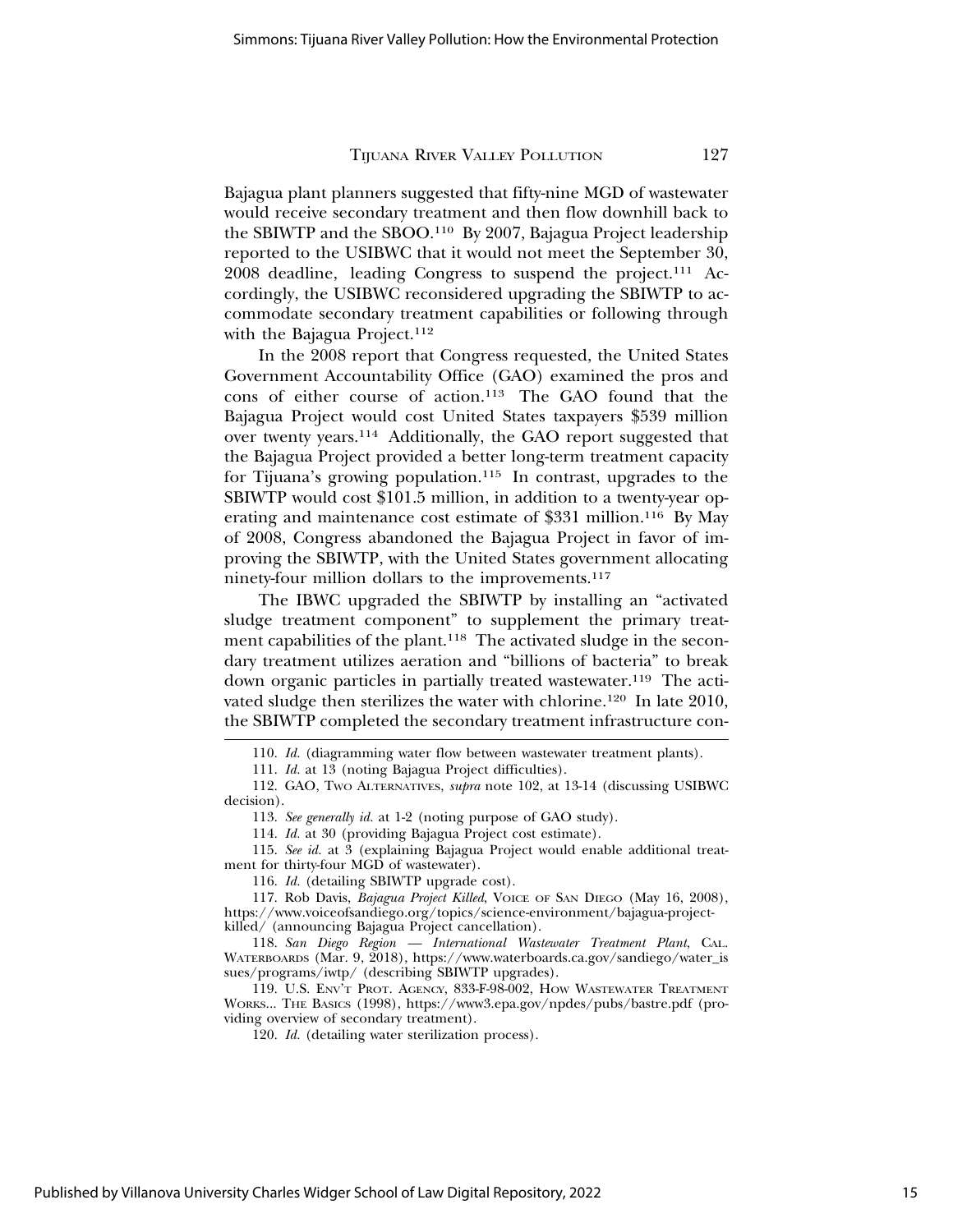struction, and by August 1, 2014, the plant began operating according to its NPDES permit effluent limitations.121

## C. 2017 Sewage Spill

In February 2017, reports of a foul stench along the TRV and on San Diego beaches prompted concerns of a massive transboundary pollution event.122 Initial estimates suggested that 143 million gallons of wastewater from Mexico had spilled into the Pacific Ocean.123 Beach closures prompted by the sewage spill lasted for weeks, and reporters touted it as the "worst spill . . . in over a decade."124 Subsequently, the IBWC confirmed the spill in a report released April 3, 2017.125

In its report, the IBWC linked the spill to CESPT repairs of a failed wastewater collector and multiple collapsed pipe sections in Tijuana's sewer system.126 During the repairs, the CESPT diverted the wastewater usually carried by the collapsed pipe into the Tijuana River.127 According to initial CESPT reports, the sewer bypasses were in place between February 6, 2017, and February 23, 2017.128 Based on this timeline, and the IBWC's estimated water flow rate of three hundred liters per second, the IBWC notified California State officials that the spill totaled 143 million gallons.<sup>129</sup>

In an independent report by the EPA, the sewage spill total was even greater.130 As opposed to the start date utilized by the IBWC, the EPA calculated its estimates dating to January 1, 2017, when the

122. INT'L BOUNDARY & WATER COMM'N, REPORT OF TRANSBOUNDARY BYPASS FLOWS INTO THE TIJUANA RIVER 3 (2017) [hereinafter IBWC, 2017 REPORT], https:/ /www.ibwc.gov/Files/Report\_Trans\_Bypass\_Flows\_Tijuana\_033117.pdf (connecting foul stench to discovery of 2017 event).

123. Azadeh Ansari, *A Massive Mexico-US Raw Sewage Spill is Under Investigation*, CNN (Mar. 6, 2017), https://www.cnn.com/2017/03/06/americas/mexico-us-sew age-spill/index.html (detailing spill).

124. *Id.* (describing impact on local beaches).

125. IBWC, 2017 REPORT, *supra* note 122 (introducing findings).

126. *Id.* (tracing spill origins).

127. *Id.* (expounding that CESPT did not notify USIBWC of repairs before-

hand).

128. *Id.* (noting duration sewer water was diverted into river).

129. *Id.* (explaining how USIBWC calculated spill volume).

<sup>121.</sup> CAL. REG'L WATER QUALITY CONTROL BD. SAN DIEGO REGION, NATIONAL POLLUTANT DISCHARGE ELIMINATION SYSTEM PERMIT AND WASTE DISCHARGE RE-QUIREMENTS FOR THE DISCHARGE FROM THE SOUTH BAY INTERNATIONAL WASTEWATER TREATMENT PLANT TO THE PACIFIC OCEAN VIA THE SOUTH BAY OCEAN OUTFALL, Order No. R9-2014-0009 (2014), https://www.waterboards.ca.gov/sandiego/board \_decisions/adopted\_orders/2014/R9-2014-0009\_Amended.pdf (providing date NPDES entered force).

<sup>130.</sup> IBWC, 2017 REPORT, *supra* note 122, at 7 (discussing EPA estimate).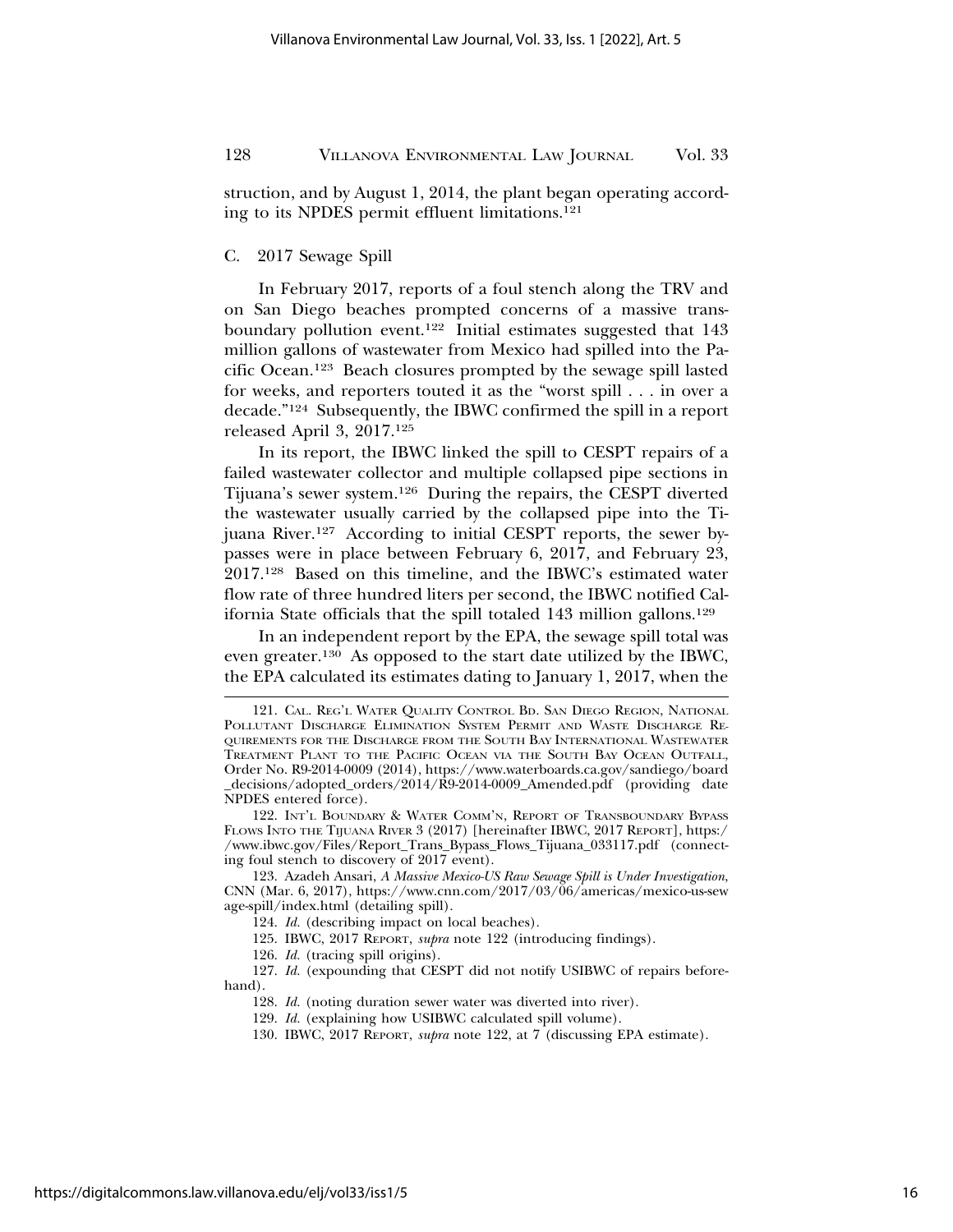CESPT reported that a wastewater collector in Tijuana failed.131 According to the EPA, the correct volume of wastewater that entered the Tijuana River was approximately 230 million gallons.132 Additionally, water flow data that the SBIWTP collected suggested that 256 million gallons of wastewater were not diverted to its plant for treatment during the same time frame.133 Accordingly, and as the discrepancies in reporting suggest, the actual amount of sewage that entered the Tijuana River is unknown.134

#### D. Clean Water Act Lawsuits

Following the 2017 spill, various municipalities, the State of California, and environmentalist groups commenced three similar lawsuits against the SBIWTP and the IWBC alleging violations of the CWA.135 For instance, in *Imperial Beach v. International Boundary & Water Commission*, the City of Imperial Beach alleged that the SBIWTP violated the CWA by discharging wastewater — or permitting its escape — through the concrete flood control conveyance portion of the Tijuana River in violation of the SBIWTP's NPDES permit.136 Likewise, the complaint asserted that the canyon collectors unlawfully discharged pollutants into the Tijuana River during overflow events because the wastewater bypassed treatment.137 As such, the City of Imperial Beach argued that every day where wastewater bypassed the diversion system, whether because of mainte-

135. *See* Complaint for Plaintiff, *supra* note 84, ¶1 (commencing action under CWA and Resource Conservation and Recovery Act (RCRA)); *see, e.g.,* Complaint for Declaratory and Injunctive Relief ¶1, California ex. rel. Reg'l Water Quality Control Bd. v. Int'l Boundary & Water Comm'n, 2018 WL 6445929, \*1 (S.D. Cal. Dec. 10, 2018), (No. 18CV2050 JM JMA), 2018 WL 4212418 (seeking injunctive relief against IWBC); *see also* Memorandum of Points and Authorities in Support of Partial Motion to Dismiss for Defendant, Surfrider Found. v. Int'l Boundary & Water Comm'n, 2018 WL 6504154 (S.D. Cal. Dec. 11, 2018) (No. 18CV1621 JM JMA), 2018 WL 8786840 (bringing action under CWA).

136. Complaint for Plaintiff, *supra* note 84, ¶¶ 77-99 (stating cause of action). The City alleged that the "flood control conveyance [was] a 'point source' [of pollution] within the meaning of the [CWA]." *Id.* ¶ 81 (alleging flood control conveyances fall under CWA jurisdiction). According to the complaint, the SBIWTP's NPDES permit only applied to SBOO discharge after treatment completion and to the canyon collectors. *Id.* ¶ 47 (noting facility's NPDES permit does not cover other physical structures of plant).

137. *See id.* ¶¶ 91-96 (stating overflow from canyon collectors bypassing SBIWTP into river violated CWA).

<sup>131.</sup> *Id.* at 16 (noting reason for discrepancy between agency reports).

<sup>132.</sup> *Id.* (providing EPA estimate). The IBWC report refuted this figure and stated it should not have been reported without further investigation. *Id.* (noting IWBC questioned EPA estimate).

<sup>133.</sup> *Id.* at 25 (adding additional data point).

<sup>134.</sup> *See id.* (recognizing difficulty in determining actual figure).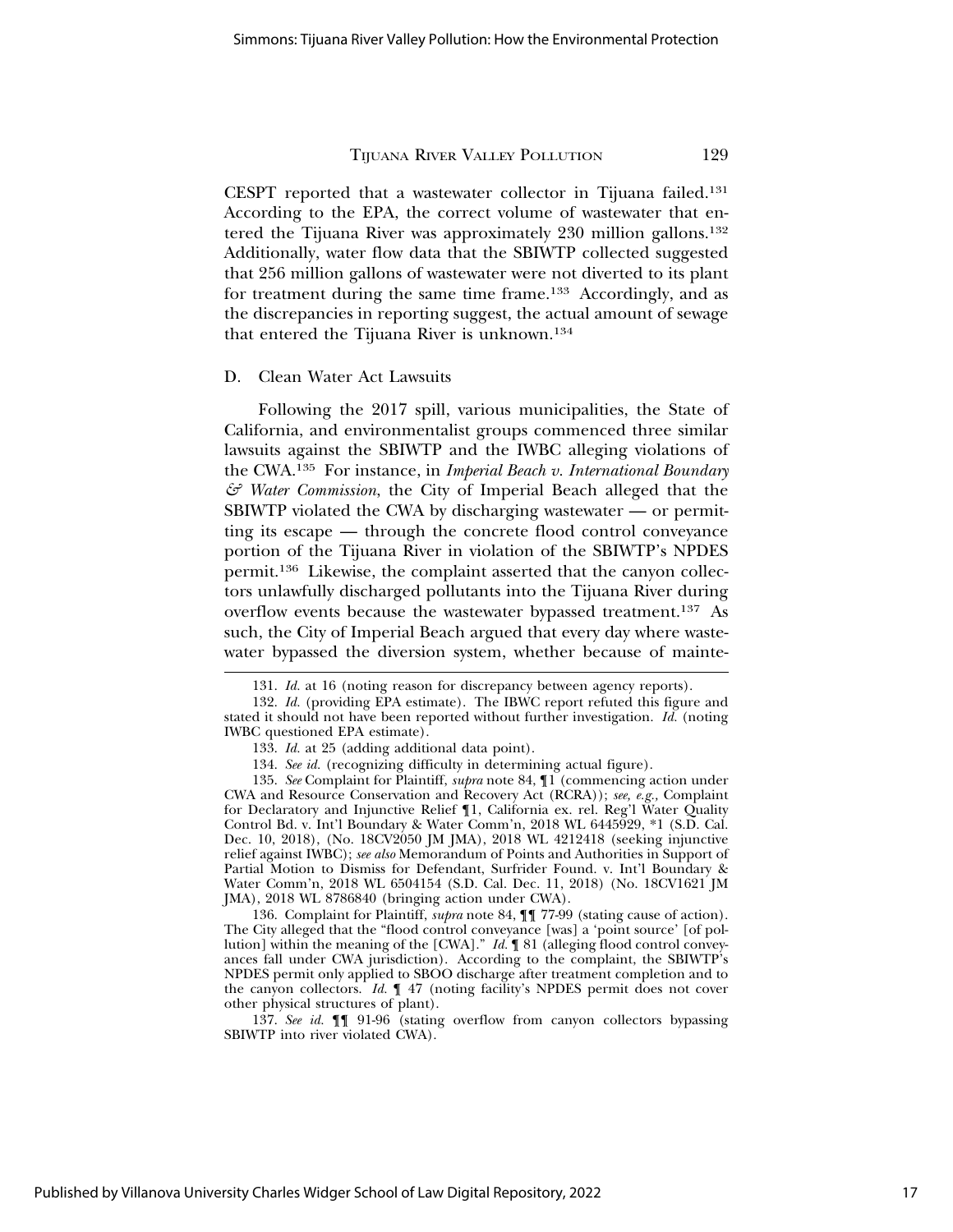nance or rainfall, the IBWC violated the CWA, thus subjecting it to civil penalties.138

On June 25, 2020, the parties from all three lawsuits agreed to a Joint Motion to Stay the case.139 In light of an EPA announcement that it was launching a "one-year public process to evaluate the technical feasibility of various potential projects" in the TRV, the parties sought a twelve-month stay of proceedings.140 During the stay, the USIBWC agreed to allocate two million dollars to implement temporary measures addressing transboundary wastewater pollution.141

#### E. 2020 Report on Tijuana River Pollution

In response to recommendations in the IBWC's 2017 report, both sections of the IBWC conducted a sampling of sediment and water in the TRV between December 2018 and November 2019.142 The study examined water and sediment at eight sites along the San Diego-Tijuana border and tested for 267 parameters at these locations.143 To capture the most accurate results, the IBWC sampled the sites after rainfall and during dry periods.144 Although the study did not detect 131 of the 267 parameters tested for at the sites, the study confirmed that the detected 136 parameters presented evidence of unprocessed wastewater.145

The study confirmed that pollutants at the testing locations included metals, plastic waste, and high levels of bacteria.146 The IBWC was concerned with the high levels of fecal bacteria because

140. *Id.* ¶ 7 (noting reason parties sought stay). The stated purpose of the EPA process was to utilize funding from the recently enacted USMCA to address TRV pollution. *Id.* (expanding explanation for stay). For a further discussion of USMCA funding, see *infra* notes 152-54 and accompanying text.

141. *Id.* ¶ 10 (discussing agreement to implement short-term projects).

142. 2020 STUDY, *supra* note 90, at 7 (offering impetus for conducting study).

143. *Id.* (presenting scope of study). The sites tested included: the Tijuana and Alamar Rivers, Stewart's Drain, Silva Drain, Canyon del Sol, Smuggler's Gulch, Goat Canyon, and Yogurt Canyon. *Id.* (identifying testing locations). "Parameters" include different compounds, organic matter, elements, heavy metals, pathogens, and pesticides. *See id.* at App. C (listing tested parameters).

144. *Id.* at 7 (mentioning schedule for site testing corresponds with wet and dry seasons).

145. *See id.* at 7-8 (concluding many parameters found at high levels).

146. 2020 STUDY, *supra* note 90, at 8-9 (presenting pollutant indicators). The study also found high levels of ammonia, oils, fats, phosphorous, and nitrates that

<sup>138.</sup> *Id.* ¶¶ 86, 97-98 (seeking violations for every transboundary flow occurrence).

<sup>139.</sup> *See* Joint Motion to Stay Case for the Parties ¶ 1, California ex. rel. Reg'l Water Quality Control Bd. v. Int'l Boundary & Water Comm'n, Nos. 3:18-cv-02050- JM-LL, 3:18-cv-01621-JM-LL, 3:18-cv-00457-JM-LL (S.D. Cal. June 25, 2020), 2020 WL 4550700 (introducing parties' motion to stay).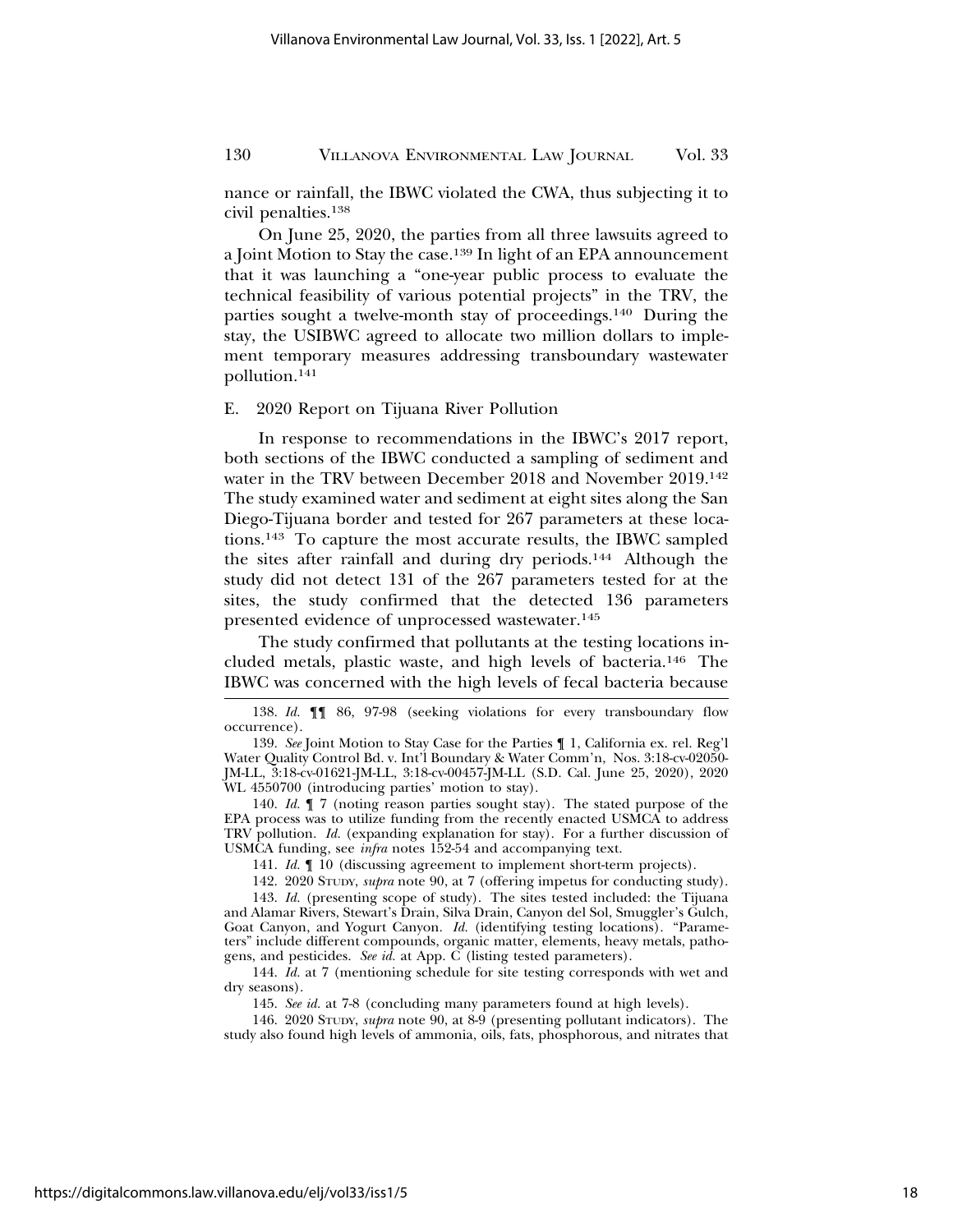it could bypass treatment plants during heavy water flows.<sup>147</sup> Among the bacteria present in the river and drainage canyons were "Fecal Coliforms, Enterococci, and E. Coli," which the IBWC credited to failures in Tijuana's sewage system.148

Furthermore, the IBWC attributed the presence of heavy metals to alloy manufacturing industries in Tijuana.<sup>149</sup> The heavy metals discovered in the study included zinc, copper, and nickel.150 Other parameters in the samples that suggested improper industrial waste disposal included Bis (2-ethylhexyl) Phthalate, or DEHP, which is common to plastic or polymer products.<sup>151</sup>

## IV. PROPOSED SOLUTIONS TO TRANSBOUNDARY WATER POLLUTION IN THE TIJUANA RIVER VALLEY

On July 1, 2020, the USMCA entered into force, replacing the decades-old North American Free Trade Agreement.152 Under the USMCA's Implementation Act, Congress delegated authority to the Administrator of the EPA to "coordinat<sup>[e]</sup> with eligible public entities, [to] carry out the planning, design, construction, and operation and maintenance of high priority treatment works in the covered area to treat wastewater (including stormwater), nonpoint sources of pollution . . . from international transboundary water flows originating in Mexico."153 To finance treatment works under

150. *Id.* (listing common plating industry metals found).

151. 2020 STUDY, *supra* note 90, at 9-10 (highlighting additional industry waste). The study also notes that DEHP can leak from solid plastic waste disposed into waters; thus, the presence of DEHP does not immediately implicate plastic manufacturers. *Id.* at 54 (providing causation for DEHP in water).

152. *See* Protocol Replacing the North American Free Trade Agreement with the Agreement Between the United States of America, the United Mexican States, and Canada, Can.-Mex.-U.S., July 1, 2020 [hereinafter USMCA], https://ustr.gov/ trade-agreements/free-trade-agreements/united-states-mexico-canada-agreement (providing USMCA overview).

153. 19 U.S.C. § 4731(a) (2020) (appointing EPA to lead border pollution problem). The USMCA Implementation Act defines "treatment works" as:

[A]ny devices and systems used in the storage, treatment, recycling, and reclamation of municipal sewage or industrial wastes of a liquid nature . . . including intercepting sewers, outfall sewers, sewage collection systems, pumping, power, and other equipment, and their appurtenances; extensions, improvements, remodeling, additions . . . and acquisition of

Published by Villanova University Charles Widger School of Law Digital Repository, 2022

exceeded water quality standards for Mexico and the United States. *Id.* at 8 (noting other unacceptable pollutant levels in water).

<sup>147.</sup> *See id.* at 8 (expressing concern over dangerous bacterial pathogens ending up in Pacific).

<sup>148.</sup> *Id.* (describing likely source of bacteria). To support this hypothesis, the IBWC compared the bacteria present in the water samples and sediment to bacteria historically found in waters before treatment at the SBIWTP. *Id.* (presenting additional evidence).

<sup>149.</sup> *Id.* at 8 (suggesting metals linked to plating industries).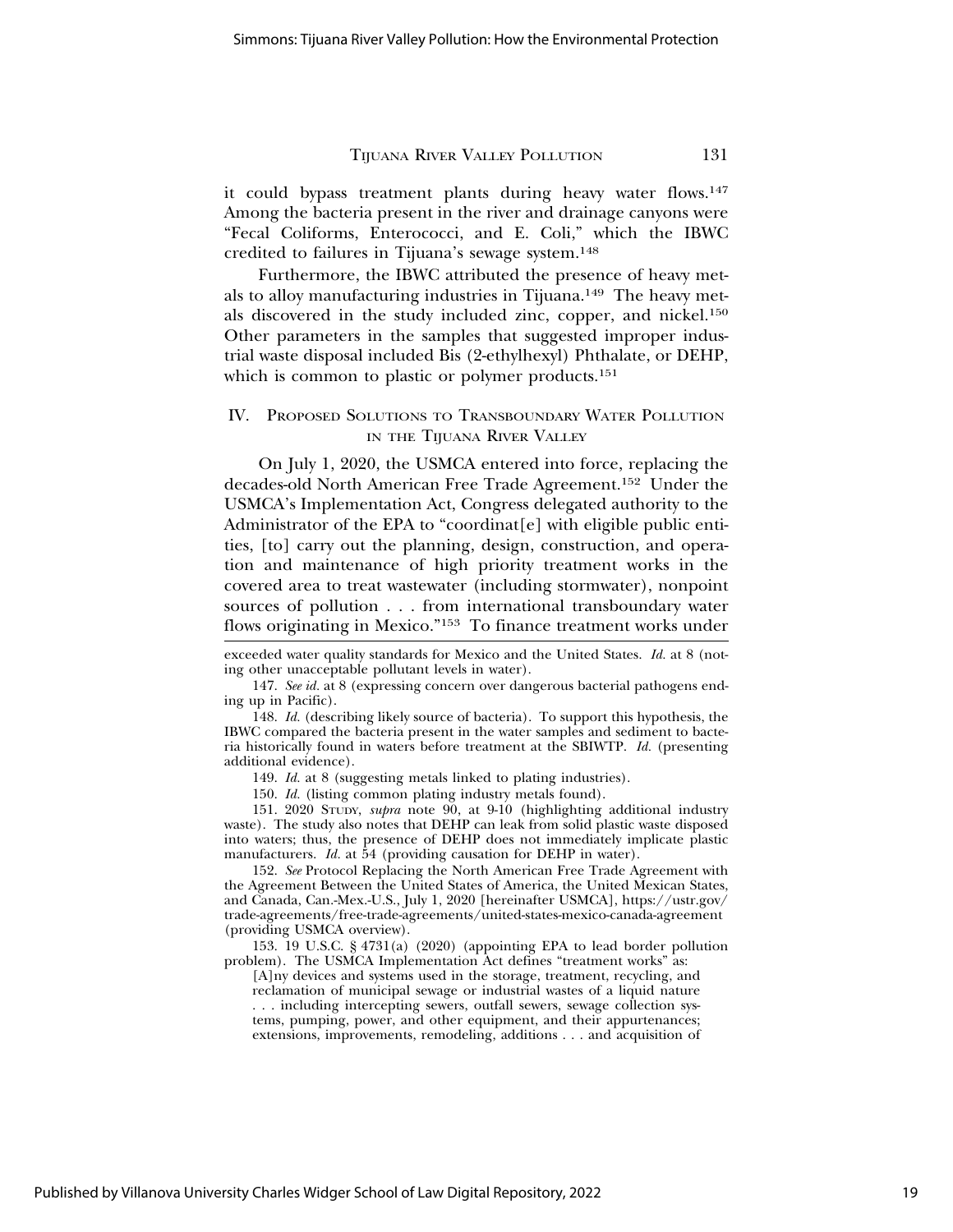the USMCA, Congress appropriated three hundred million dollars in funding to construct "high priority wastewater" infrastructure within the TRV.154

A. The Environmental Protection Agency's Proposed Solutions

After the USMCA delegated authority to the EPA to address TRV pollution, the EPA devised and proposed ten wastewater infrastructure projects in the United States and Mexico that encompass one or more of three broad categories of pollution interventions: "conveyance," "treatment," and "source control."155 The EPA sorted the ten solutions into five general classes: "diverting and treating river water," "treating sewage," "upgrading sewage collection in Mexico," "targeting trash and sediment pollution," and "sediment and trash source control."156 Following a technical analysis and public comment period, the EPA will group one or more of the ten projects into "alternatives," which will be tested against EPA-

the land that will be an integral part of the treatment process . . . or will be used for ultimate disposal of residues resulting from such treatment . . . .

<sup>33</sup> U.S.C. § 1292(2)(A) (defining treatment works). The Implementation Act defined "eligible public entities" as:

<sup>[</sup>T]he United States Section of the International Boundary and Water Commission; the Corps of Engineers; the North American Development Bank; the Department of State; any other appropriate Federal agency; the State of California; and any of the following entities with jurisdiction over any part of the covered area: [including] [a] local government[,] [a]n Indian Tribe[,] [a] regional water board[,] [a] public wastewater utility.

<sup>19</sup> U.S.C. 4731 (c)(2)(A)-(G) (listing eligible public entities).

<sup>154.</sup> USMCA Supplemental Appropriations Act, Pub. L. No. 116-113, 134 STAT. 100 (2020) (appropriating funds for "construction of high priority wastewater facilities in the area of the United States-Mexico Border").

<sup>155.</sup> *Tijuana River Watershed Technical Evaluation of Infrastructue Solutions*, U.S. ENV'T PROT. AGENCY, https://www.epa.gov/sustainable-water-infrastructure/ti juana-river-watershed-technical-evaluation-infrastructure (last visited May 10, 2021) (discussing project types). Conveyance interventions "evaluate the construction or repair of the infrastructure . . . that convey wastewater to treatment and disposal facilities." *Id.* (providing conveyance project examples). Treatment interventions "increase facility capacity to treat wastewater, remove pollutants, and put clean water back into waterways and waterbodies." *Id.* (defining "treatment" projects). Source Control "projects intervene at the source of contamination to stop or reduce pollutants before reaching a waterbody or treatment facility." *Id.* (describing source control projects).

<sup>156.</sup> U.S. Env't Prot. Agency, *USMCA Mitigation of Contaminated Transboundary Flows Project Public Scoping Meeting* at 19:12 (Apr. 20, 2021) [hereinafter *Scoping Meeting*], https://www.epa.gov/sustainable-water-infrastructure/tijuana-river-water shed-nepa-public-scoping (introducing EPA solutions).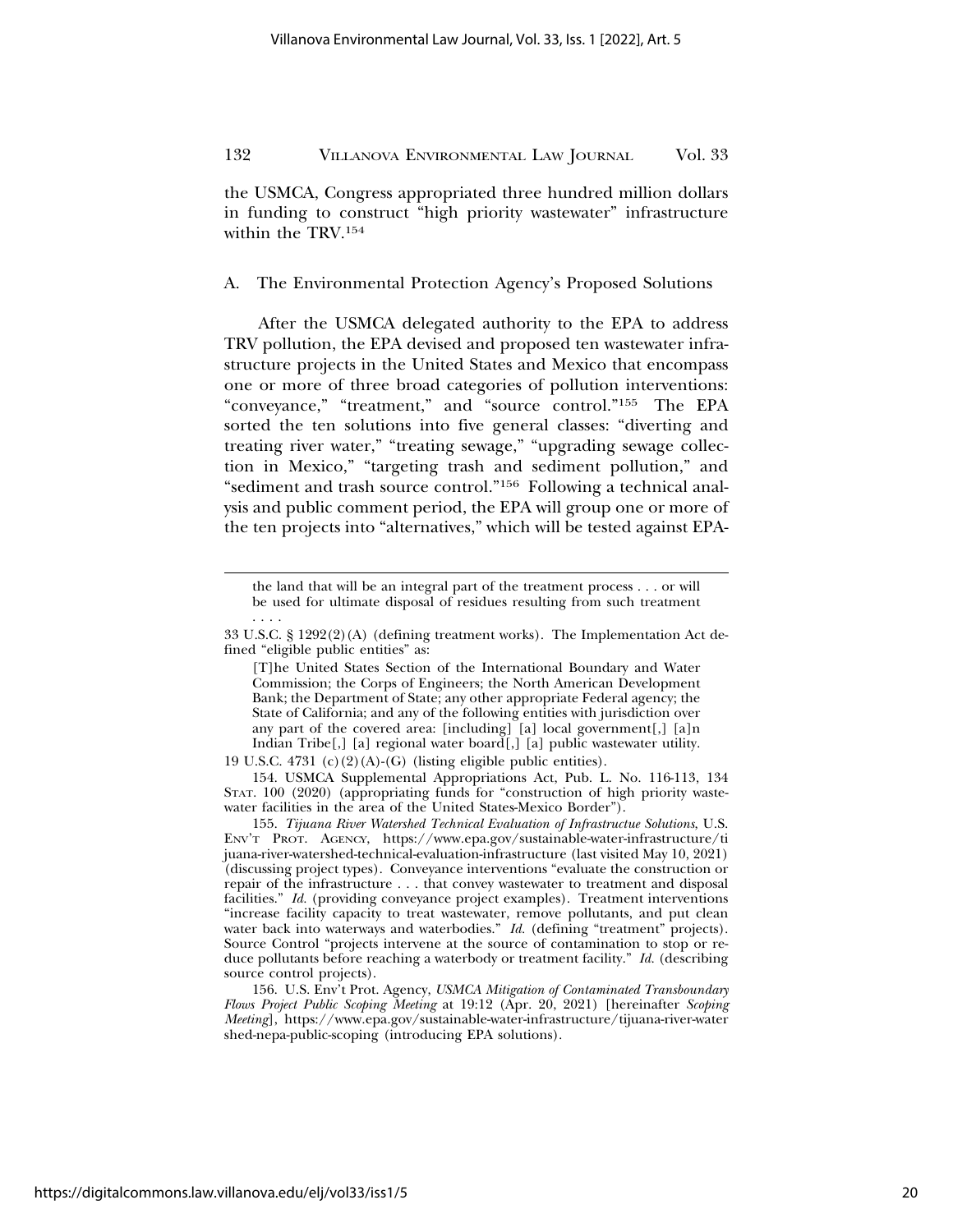established criteria to ascertain the "preferred alternative" by June 2021.157

#### *1. Conveying and Treating Tijuana River Water*

Project 1 focuses on treating water in the Tijuana River, and requires constructing a novel "diversion system" along the main river channel in the United States and building a new wastewater treatment facility adjacent to SBIWTP with the capacity to treat between thirty-five MGD to 163 MGD.158 Project 1 expects to reduce Biochemical Oxygen Demand (BOD) indicator outflow via the main Tijuana River channel by eighty-five percent annually if the new plant treats 163 MGD, and will reduce BOD pollution impacts to the Tijuana River estuary and surrounding beaches during dry or rainy weather.159 In addition to reducing pollution in San Diego beaches and the Tijuana River estuary, Project 1 should significantly reduce health risks associated with BOD to United States Navy personnel who train in the Pacific Ocean.<sup>160</sup>

Project 2 focuses on updating and expanding current wastewater diversion infrastructure in Mexico and constructing a new primary treatment facility in the United States.161 Under Project 2, the EPA would upgrade PB-CILA to pump thirty-five MGD to a new

159. *Id.* (discussing 163 MGD treatment capacity benefits). BOD "measures the amount of oxygen that microorganisms consume while decomposing organic matter[.]" U.S. ENV'T PROT. AGENCY, EPA-842-B-06-003, VOLUNTEER ESTUARY MONI-TORING MANUAL CHAPTER 9: DISSOLVED OXYGEN AND BIOCHEMICAL OXYGEN DEMAND 9-14 (2d ed. 2006), https://www.epa.gov/sites/production/files/2015-09/documents/2009\_03\_13\_estuaries\_monitor\_chap9.pdf (explaining BOD). BOD is an indicator that wastewater has entered navigable water. *See id.* (finding BOD indicates polluted water). It also points to the presence of human waste. *See id.* (noting high BOD levels kill aquatic organisms due to lack of available oxygen).

160. *Project 1*, *supra* note 158 (noting additional benefit). The EPA reports, however, that Project 1, absent supporting projects, will not improve environmental working conditions for Border Patrol personnel operating in the area. *See id.* (conceding environmental hazards to Border Patrol agents not improved under Project 1).

161. *Project #2: Expand and Upgrade Tijuana River Diversion System in Mexico and Provide Treatment in the U.S.*, U.S. ENV'T PROT. AGENCY, https://www.epa.gov/sites/ default/files/2021-04/documents/project\_2\_overview.pdf (last visited May 10, 2021) (introducing Project 2).

<sup>157.</sup> *Id.* (describing how EPA will develop final proposed project); Audiotape: *USMCA Informational Meeting*, held by U.S. Env't Prot. Agency (Feb. 26, 2021) (on file with author) (discussing proposed EPA timeline).

<sup>158.</sup> *Project #1: New Tijuana River Diversion System in the U.S. and Treatment in the U.S.*, U.S. ENV'T PROT. AGENCY [hereinafter *Project 1*], https://www.epa.gov/sites/ default/files/2021-04/documents/project\_1\_overview.pdf (last visited May 10, 2021) (introducing Project 1). 163 MGD is the maximum daily treatment capacity the EPA is evaluating for the new wastewater treatment plant. *Id.* (noting other treatment capacity options under analysis are thirty-five MGD and 100 MGD).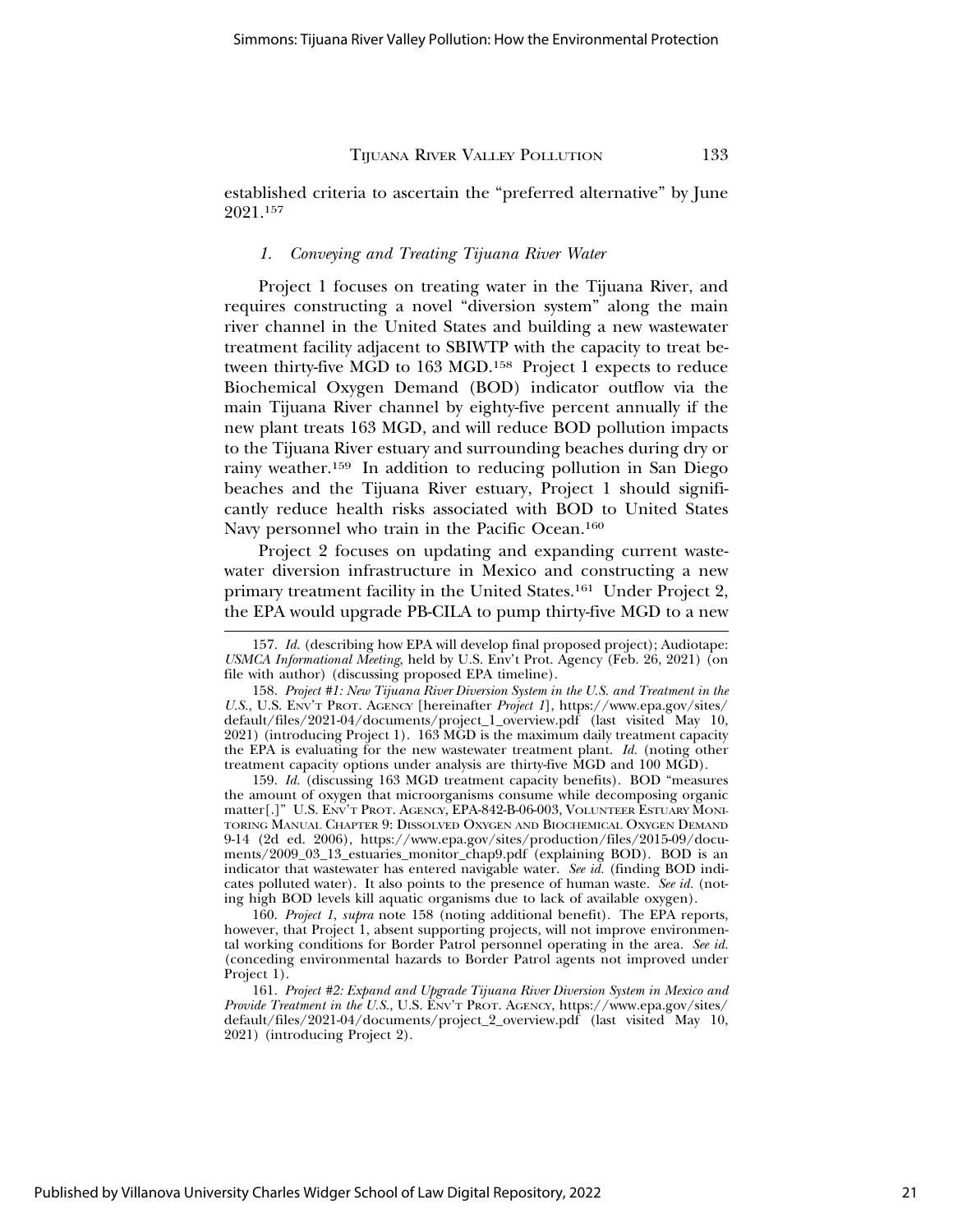advanced primary treatment facility in the United States, which will eliminate wastewater discharge to San Antonio de los Buenos (SAB) Creek and the Pacific Ocean.162 Furthermore, Project 2 should reduce transboundary sewage flows during dry weather by fifty-five percent in the main Tijuana River channel, and twenty-seven percent in SAB Creek.163 As such, Project 2 promises decreased direct wastewater discharges into the Pacific Ocean because less water will be diverted to SAB Creek.164

In contrast, Project 7 will enhance existing wastewater conveyance systems in Mexico by directing water treated in Mexico away from the Tijuana River and into Mexico's Rodriguez Reservoir for potential reclamation.165 Because reduced water flow will enter the main river channel, less water will need to be diverted and treated, which should decrease the regularity of transboundary flows.166 A prospective variant of Project 7 aims to construct pipelines from existing wastewater treatment facilities in Mexico to carry wastewater directly to the SBOO, and then to the Pacific Ocean.167 Notwithstanding the benefits of potentially recycling scarce water, Project 7 will not affect water pollution that comes from the canyons.168

Likewise, the EPA designed Project 5 to improve the condition of existing wastewater conveyance systems in the TRV.169 Project 5 calls for upgrading sewage pipelines and expanding service cover-

<sup>162.</sup> *Id.* (detailing Project 2 proposal).

<sup>163.</sup> *Id.* (noting significant public health and water quality benefits for both United States and Mexico).

<sup>164.</sup> *See id.* (projecting "flow rate reduction" to SAB Creek by forty-seven percent). Minimizing direct discharges to SAB Creek will improve Pacific Ocean and San Diego water quality by reducing BOD, which travels north into United States territorial waters by ocean currents. *Id.* (discussing expected health and environmental benefits).

<sup>165.</sup> *Project #7: Divert or Reuse Treated Wastewater from Existing Wastewater Treatment Plants in Mexico to Reduce Flows into the Tijuana River*, U.S. ENV'T PROT. AGENCY, https://www.epa.gov/sites/default/files/2021-04/documents/project\_7\_over view.pdf (last visited May 10, 2021) (highlighting Project 7 reliance on existing

treatment facilities in Mexico). 166. *Id.* (providing sewage reduction rate of forty-four percent annually in

Tijuana River channel, but four percent increase in pollution at SAB Creek).

<sup>167.</sup> *Id.* (noting potential alternative for treated water disposal).

<sup>168.</sup> *Id.* (discussing potential for continued pollution from other non-point sources).

<sup>169.</sup> *Project #5: Enhance Mexico Wastewater Collection System to Reduce Flows into Tijuana River*, U.S. ENV'T PROT. AGENCY, https://www.epa.gov/sites/default/files/ 2021-04/documents/project\_5\_overview\_0.pdf (last visited May 10, 2021) (examining plan to improve existing infrastructure in Mexico).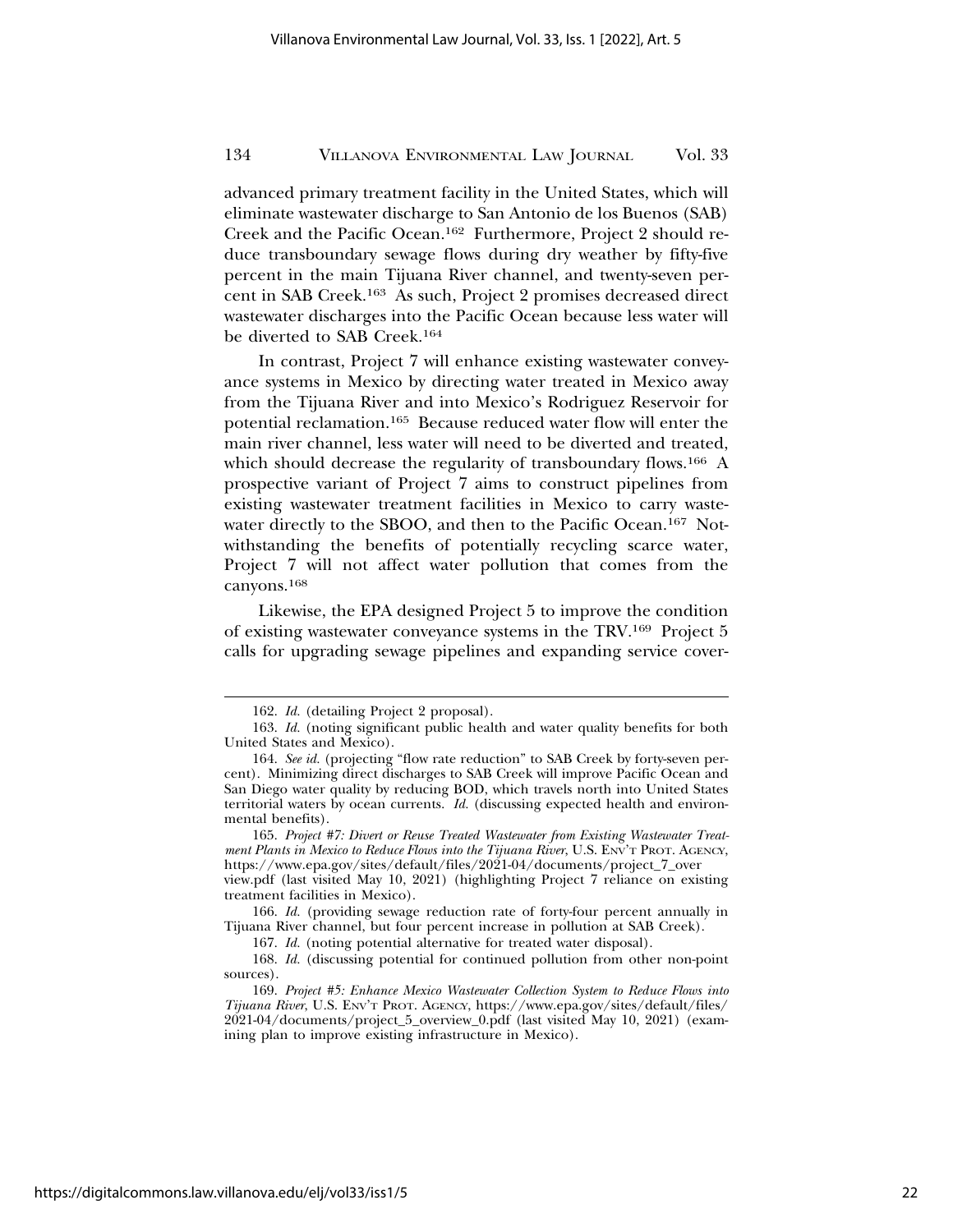age throughout Tijuana.170 This would lead to less wastewater collecting in the canyons or entering the main river channel.<sup>171</sup> Nevertheless, due to uncertainties surrounding the scope of necessary repairs and improvements, the EPA's cost estimates range between eighty-five million dollars and eight hundred million dollars.172

#### *2. Sewage Treatment Projects*

The EPA's analysis of water outflowing from SAB Creek into the Pacific Ocean measured raw-sewage BOD levels at over 15,860 tons annually.173 In response to this extreme pollution, the EPA's Project 8 recommends upgrading the SABTP's treatment capacity to forty MGD, which could reduce pollution entering the Pacific from SAB Creek by up to ninety-seven percent.174 Further, the EPA estimates the cost to complete Project 8 will total two hundred million dollars million initially, and \$613 million over a forty-year period.175 From a public health standpoint, Project 8 would decrease beach closures in the United States by minimizing the BOD carried north by transboundary ocean currents.176

Another project the EPA is considering to decrease SAB Creek pollution would treat all the wastewater Tijuana produces in the United States.177 Project 3 would fund an expansion of SBIWTP to treat fifty MGD of wastewater originating in Tijuana that would otherwise be discharged into the Pacific without proper treatment.178

174. *Project #8: Upgrade SAB Wastewater Treatment Plant to Reduce Untreated Wastewater to Coast*, U.S. ENV'T PROT. AGENCY, https://www.epa.gov/sites/default/files/ 2021-04/documents/project\_8\_overview.pdf (last visited May, 10, 2021) (introducing plan to improve SABTP). Additionally, the EPA anticipates that the forty MGD figure will provide "sufficient treatment capacity for current flows . . . ." *Id.* (noting improvement to SABTP will meet current Tijuana, Mexico requirements).

175. *Id.* (estimating annual operating and maintenance costs at \$7.4 million).

<sup>170.</sup> *Id.* (noting plan targets untreated wastewater before entering water system).

<sup>171.</sup> *See id.* (explaining intended benefit of Project 5).

<sup>172.</sup> *See id.* (revealing possible massive costs associated with "unquantifiable" benefits).

<sup>173.</sup> *USMCA Informational Meeting*, *supra* note 157 (highlighting SAB creek and SABTP collectively discharge fifty million gallons of untreated water into Pacific Ocean daily). For comparison, the EPA measured BOD levels near the mouth of the Tijuana River at approximately 1,500 tons per year. *Id.* (providing comparison).

<sup>176.</sup> *Id.* (predicting sixty-percent beach closure reduction in United States).

<sup>177.</sup> *Project #3: Treat Wastewater from the International Collector at the ITP*, U.S. ENV'T PROT. AGENCY, https://www.epa.gov/sites/default/files/2021-04/documents/project\_3\_overview.pdf (last visited May 10, 2021) (describing scope of Project 3).

<sup>178.</sup> *Id.* (predicting Project 3 will reduce strain on SABTP).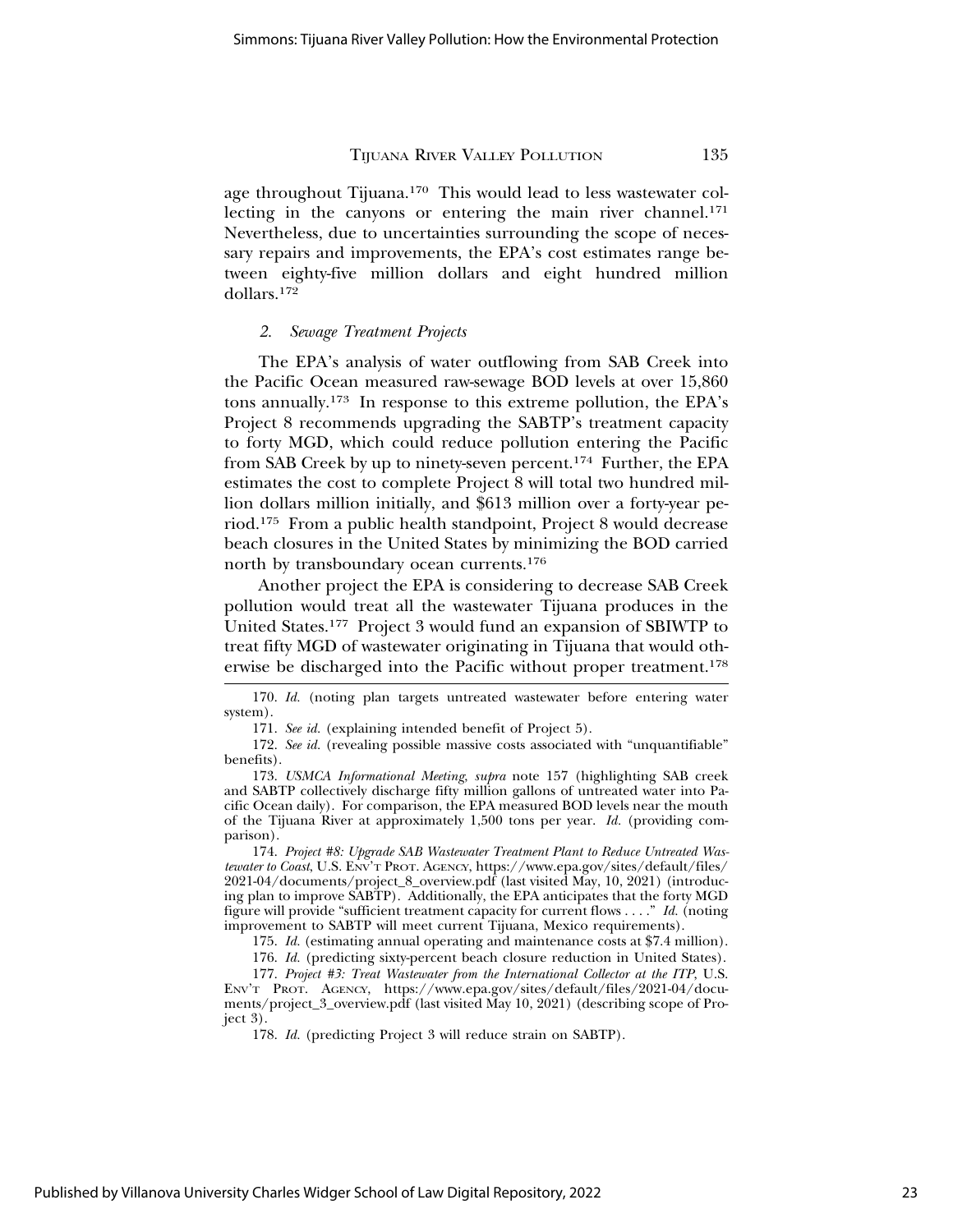This project, however, would not eliminate wastewater or sewage in the canyon collectors that are currently pumped to SABTP for disposal.179 To address wastewater originating in the canyons, the EPA drafted Project 4, which will carry untreated canyon wastewater to the United States for treatment and disposal.180 In addition to environmental benefits, the EPA anticipates that Project 4 will reduce health hazards to Border Patrol personnel and local inhabitants.<sup>181</sup>

Finally, Project 9 requires the EPA to purchase and repurpose the South Bay Water Reclamation Plant (SBWRP) from the City of San Diego to treat sewage originating in Tijuana, Mexico.<sup>182</sup> Project 9 aims to utilize the SBWRP, along with existing treatment facilities, to treat and discharge an additional fifteen MGD of wastewater from Mexico.183 Under Project 9, the EPA estimates that raw sewage discharges into the SAB Creek could be reduced by half — decreasing beach closures by thirty-two percent.<sup>184</sup> Additionally, by utilizing the SBWRP to process wastewater from Mexico, Project 9 would likely result in more immediate environmental benefits due to minimal construction requirements.185

#### *3. Addressing Trash and Sediment Pollution*

The EPA is considering two projects to reduce sediment and trash affecting the TRV and Pacific Ocean: Project 6 and Project 10.186 Project 6 consists of constructing infrastructures that collect waste in the main river channel and in Smuggler's Gulch Canyon.187 In contrast, Project 10 uses preventative measures to

181. *Id.* (highlighting public health benefits).

183. *Project #9: Treat Wastewater from the International Collector at the SBWRP*, U.S. ENV'T PROT. AGENCY, https://www.epa.gov/sites/default/files/2021-04/documents/project\_9\_overview.pdf (last visited May 10, 2021) (noting reduced wastewater diversion to SABTP).

184. *Id.* (providing anticipated impacts of Project 9).

185. *Id.* (describing necessary construction including "new on-site solids processing facility").

186. *Scoping Meeting*, *supra* note 156, at 34:39 (introducing initiatives designed to curb solid wastes).

187. *Project #6: Construct New Infrastructure to Address Trash and Sediment*, U.S. ENV'T PROT. AGENCY, https://www.epa.gov/sites/default/files/2021-04/docu-

<sup>179.</sup> *See id.* (excluding canyon pollution from scope of project).

<sup>180.</sup> *Project #4: Shift Wastewater Treatment of Canyon Flows to U.S. (via Expanded ITP) to Reduce Flows to San Antonio de los Buenos*, U.S. ENV'T PROT. AGENCY, https:// www.epa.gov/sites/default/files/2021-04/documents/project\_4\_overview.pdf (last visited May 10, 2021) (anticipating Project 4 will decrease transboundary water pollution in canyons and Pacific Ocean).

<sup>182.</sup> *Scoping Meeting*, *supra* note 156, at 33:00 (discussing possible purchase of additional water treatment facility in Project 9). The SBWRP currently treats wastewater from San Diego, California. *Id.* (explaining repurposing and change of water treatment).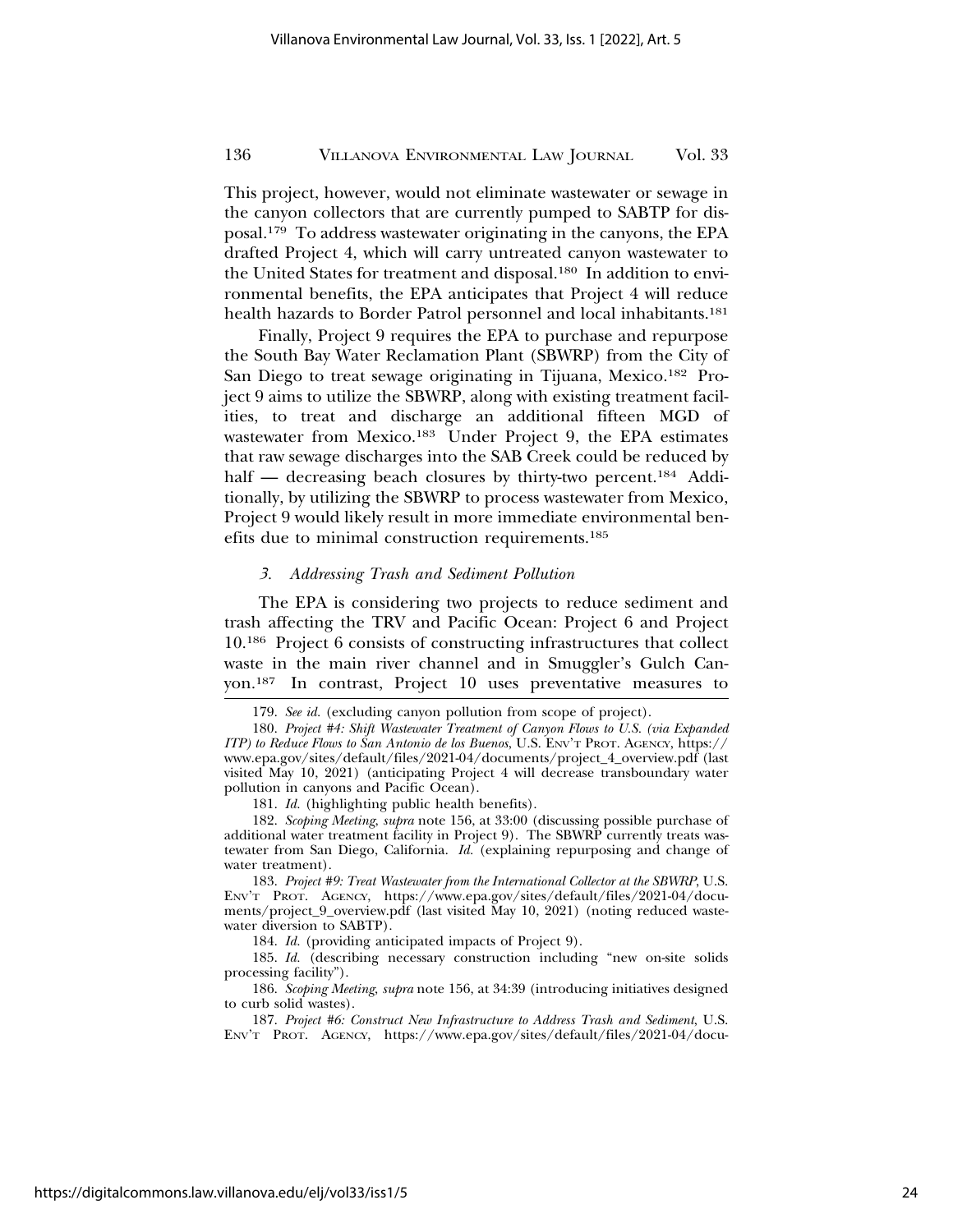preemptively reduce the volume of sediment and trash that enter water sources.188 Project 10 proposes the EPA implement "best management practices (BMPs) [to] reduce trash and sediment, such as road paving, tire recycling, green infrastructure, public outreach, and land stabilization."189 According to the EPA, these reductions could theoretically decrease operations and maintenance costs on "key" wastewater infrastructure along the border.190

#### B. Solving the Crisis in Mexico

Solutions for improving water quality must first address Mexico's wastewater woes.191 To prevent another catastrophic spill, Tijuana must improve and expand its aging sewage infrastructure to meet its growing population.192 Additionally, because of Tijuana and San Diego's arid environment, funding initiatives to reuse polluted water ensure a healthy environment and protect the region's population.193

#### *1. Improving Tijuana's Infrastructure*

Although the USMCA authorizes a portion of the three hundred million dollars to be spent on projects in Mexico, the EPA indicates that it will prioritize the USMCA-funded projects located in the United States.194 Aside from USMCA funding, Mexico could pursue funding from the Border Wastewater Infrastructure Program (BWIP) and the North American Developmental Bank to up-

ments/project\_6\_overview.pdf (last visited May 10, 2021) (noting installation of "flood mitigation infrastructure" under this proposal). The EPA designed the trash boom and sediment basin to be constructed on the United States side of the border to capture large pieces of trash during wet-weather events. *Scoping Meeting*, *supra* note 156, at 35:00 (describing trash boom purpose).

<sup>188.</sup> *Project #10: Sediment and Trash Source Control*, U.S. ENV'T PROT. AGENCY, https://www.epa.gov/sites/default/files/2021-04/documents/project\_10\_over view.pdf (last visited May 11, 2021) (discussing preventative measures focused in Mexico).

<sup>189.</sup> *Id.* (discussing potential economic benefits of best management practices).

<sup>190.</sup> *Id.* (highlighting tangible benefits of project); *see also* Stahl, *supra* note 6 (explaining frequent system shutdowns caused by trash and debris).

<sup>191.</sup> Telephone Interview with Gabriela Torres, Pol'y Coordinator, Surfrider Found. (Feb. 26, 2021) (noting Mexico's wastewater infrastructure issues must be solved for long-term reduction in pollution).

<sup>192.</sup> *See* DIVERSION STUDY, *supra* note 6, at ES-11 (explaining problem will get worse without reuse of treated water).

<sup>193.</sup> *See id.* (emphasizing importance of reusing treated water).

<sup>194.</sup> *See USMCA Informational Meeting*, *supra* note 157 (discussing allocation of USMCA funds).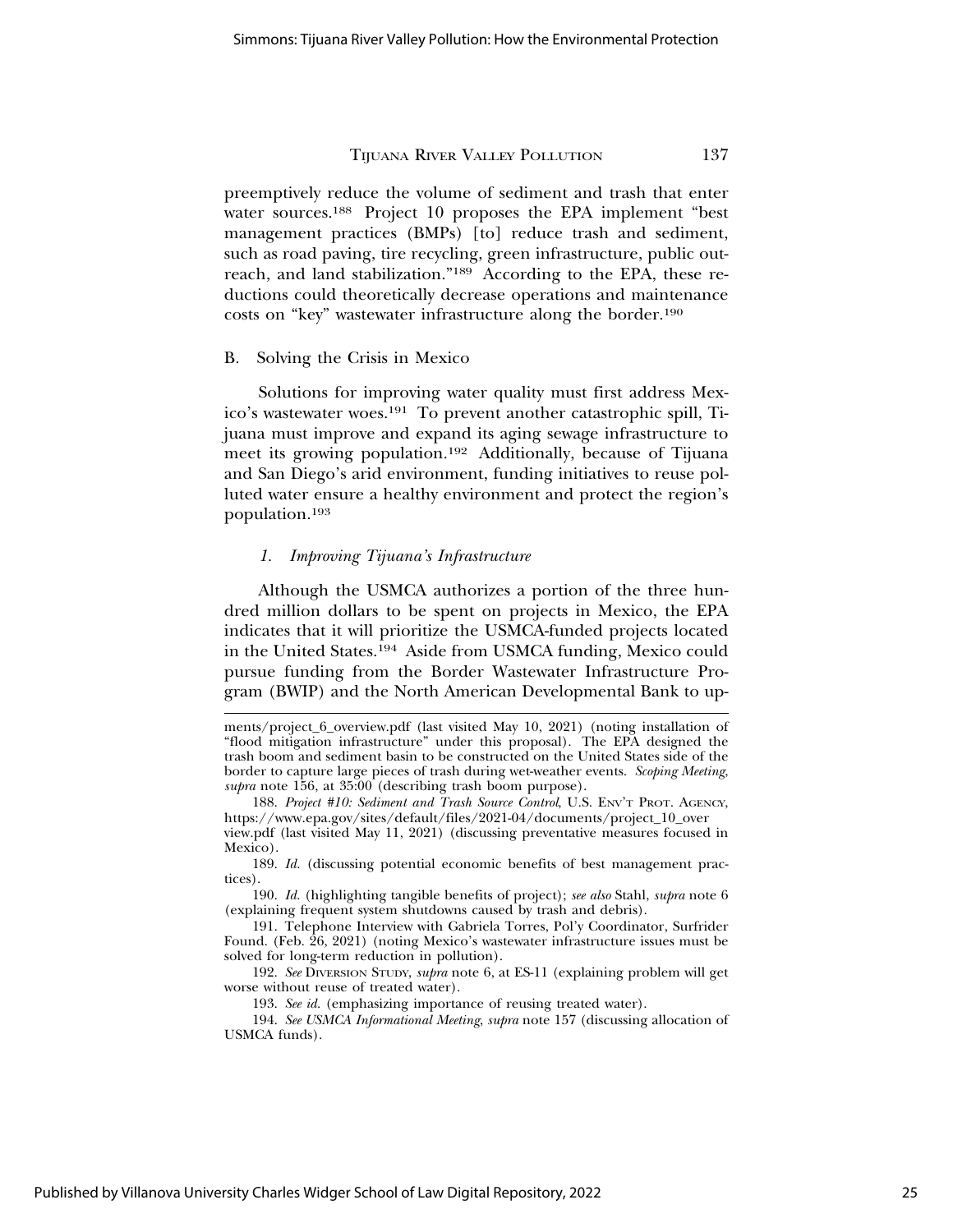date its wastewater infrastructure.195 The BWIP began funding projects that aimed to improve water sanitation and access to drinking water along the border in the 1990s.196 The BWIP initially received one hundred million dollars of funding per year, but Congress has only allocated thirty million dollars for Fiscal Year 2021.197

Additional funding will improve Mexico's pump station PB-CILA, bolstering its reliability and capacity to divert untreated water during wet- or dry-weather flows and overall reducing transboundary pollution.198 Although Baja California officials installed and upgraded infrastructure for PB-CILA to increase its diversion capacity to thirty-five MGD in 2020, PB-CILA is still shut down during wet-weather events to prevent damage to the system.199 Moreover, PB-CILA's upgrades did not address the pump's vulnerability to power outages and during late 2020, failures in electrical service caused millions of gallons of sewage spills.200

Although improvements to the water diversion infrastructure will reduce transboundary flows, the polluted water PB-CILA diverts towards the SABTP wastewater plant remains untreated before its discharge into the Pacific Ocean.201 EPA studies measured BOD

198. *See USMCA Informational Meeting*, *supra* note 157 (noting crucial PB-CILA updates and maintenance).

199. *Id.* (discussing PB-CILA improvements).

200. *See* Mackenzie Elmer & Vincente Calderon, *Mexico Says It Fixed the Tijuana River Sewage Problem. It's Partly True.*, VOICE OF SAN DIEGO (Feb. 25, 2021), https://www.voiceofsandiego.org/topics/government/mexico-says-it-fixed-the-ti juana-river-sewage-problem-its-partly-true/ (providing power outage dates and spill volume).

<sup>195.</sup> *Id.* (explaining alternative funding sources for improvements in Mexico).

<sup>196.</sup> *U.S.-Mexico Border Water Infrastructure Program*, U.S. ENV'T PROT. AGENCY, https://www.epa.gov/small-and-rural-wastewater-systems/us-mexico-border-waterinfrastructure-grant-program (last visited Feb. 24, 2021) (describing BWIP focus on clean drinking water). Further, BWIP-eligible projects must be located within sixty-two miles of the border and address problems currently distressing the wellness of inhabitants and the environment. *Id.* (illustrating BWIP funding requirements).

<sup>197.</sup> Letter from Kevin L. Faulconer, Mayor, San Diego, Cal. to San Diego Cong. Delegation (Mar. 22, 2019), https://www.sandiego.gov/sites/default/files/ 19.03.22\_letter\_to\_delegation\_bwip\_nadbank.pdf (discussing original BWIP funding amount); *Rep. Peters' Energy, Environmental Priorities Passed Within Bipartisan, Bicameral Funding Package*, OFF. OF REPRESENTATIVE SCOTT PETERS (Dec. 22, 2020), https://scottpeters.house.gov/media-center/press-releases/rep-peters-energy-environment-priorities-passed-within-bipartisan (reporting BWIP Fiscal Year 2021 funding figure).

<sup>201.</sup> *USMCA Informational Meeting*, *supra* note 157 (explaining SABTP inability to treat current wastewater volume).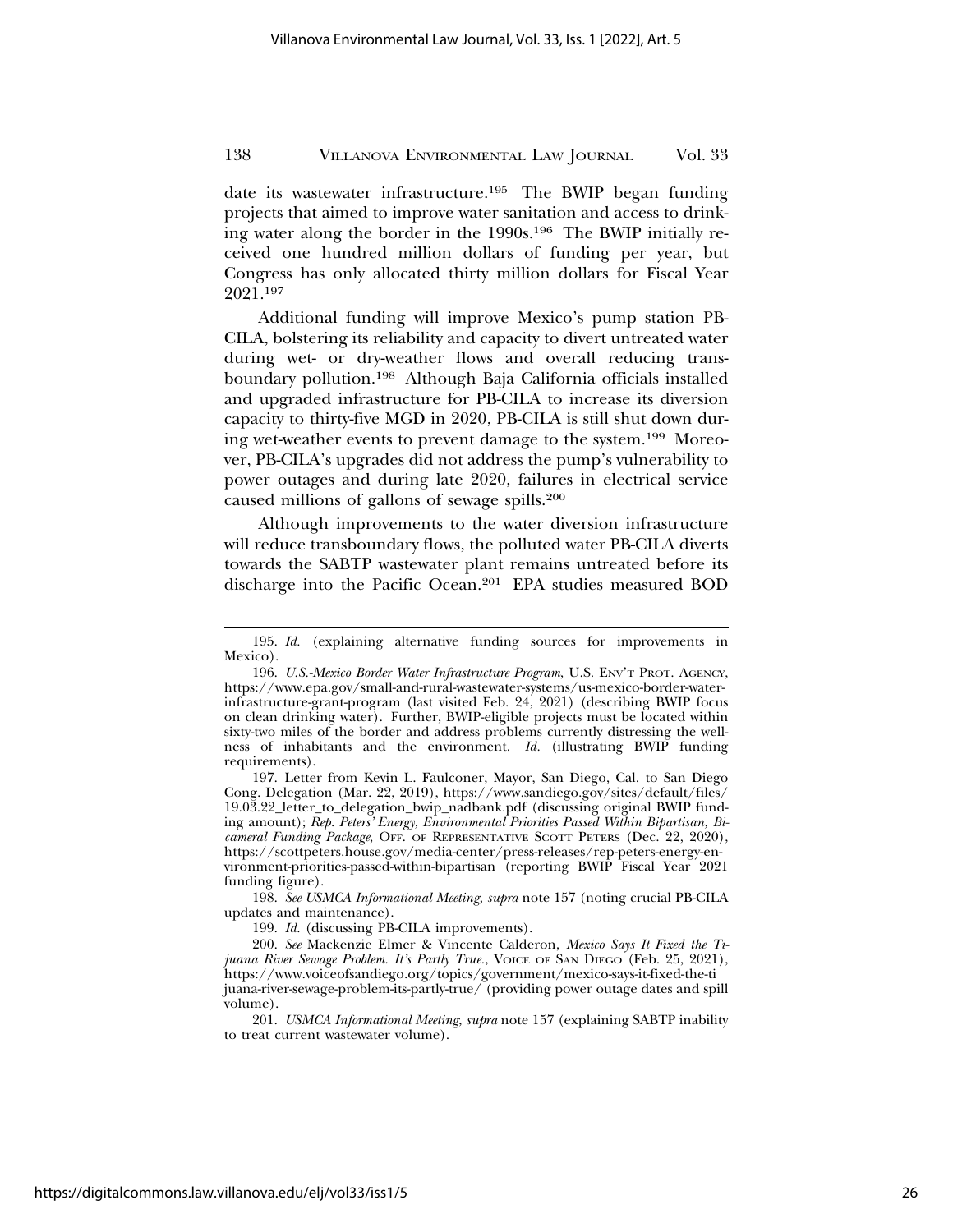levels of 15,860 tons per year at SAB Creek.202 If the SABTP does not update its infrastructure, seasonal ocean currents will continue to carry pollution north and prompt beach closures in San Diego County.203 Accordingly, to reduce the hundreds of millions of gallons of wastewater directly discharged into the Pacific each year, the IBWC should seek funding to improve the SABTP or revisit plans to construct a new treatment plant as outlined in the Bajagua Project.204

#### *2. Wastewater Recycling*

In addition to wastewater diversion and treatment infrastructure, environmentalist groups are pushing for public-private partnerships between foreign-owned factories and Tijuana's government that focus on reducing plastics and water pollution in the region.205 Through its "Clean Border Water Now" campaign, Surfrider Foundation approaches foreign-owned electronics, automobile, medical, aerospace, and beverage companies with proposals to invest in solutions to reclaim water utilized by factories during manufacturing.206 By requiring factories to reuse water expended in manufacturing, transboundary flows could decrease due to less water entering the IBWC's diversion system.<sup>207</sup>

Furthermore, recycling wastewater for reuse in manufacturing or agriculture would result in better water sustainability for the arid Tijuana region.208 Over ninety percent of Tijuana's water supply flows from the Colorado River, but Tijuana only recycles three per-

Published by Villanova University Charles Widger School of Law Digital Repository, 2022

<sup>202.</sup> *Id.* (providing BOD figure under current infrastructure). Comparatively, the EPA measured BOD levels of 1,500 tons per year at the mouth of the Tijuana River in the United States. *Id.* (providing measurement in United States).

<sup>203.</sup> *Id.* (noting effluent travel direction contingent on season or storm currents).

<sup>204.</sup> *See id.* (suggesting construction of a new plant).

<sup>205.</sup> Email from Gabriela Torres, Pol'y Coordinator, Surfrider Found. San Diego, to author (Feb. 26, 2021, 11:37 EST) (on file with author) (discussing private industry participation to address border water pollution).

<sup>206.</sup> *Id.* (noting increased sustainability through water reuse).

<sup>207.</sup> *See, e.g.*, Sandra Dribble, *Plan to Use Reclaimed Tijuana Wastewater in Guadalupe Valley Vineyards Moves Forward*, SAN DIEGO UNION-TRIBUNE (Aug. 20, 2018, 5:00 AM PST), https://www.sandiegouniontribune.com/news/border-bajacalifornia/sd-me-water-guadalupe-20180820-story.html (discussing plans to not dump recycled water into Pacific Ocean).

<sup>208.</sup> *See* MacKenzie Elmer & Vincente Calderon, *Who Owns the Tijuana River –* and Who Needs its Water Most, VOICE OF SAN DIEGO (Jan. 11, 2021), https:// www.voiceofsandiego.org/topics/government/who-owns-the-tijuana-river-and-whoneeds-its-water-most/ (detailing Tijuana's year of water rationing due to low supply).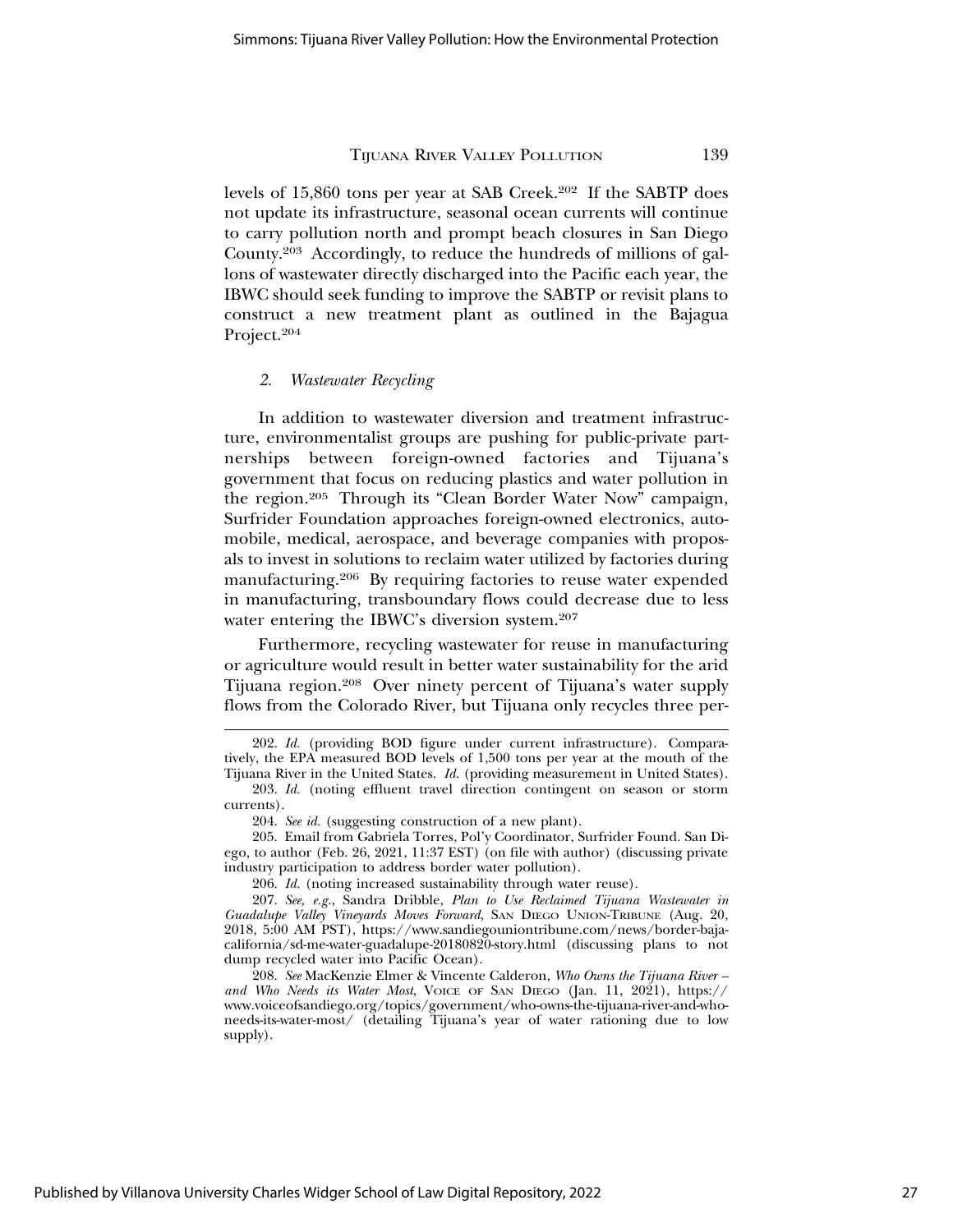cent of its wastewater.209 Accordingly, approximately ninety-seven percent of its reusable wastewater ends up discarded.210 In 2018, an Israeli company and the government of Baja California reached an agreement to build a water reclamation facility, but they have not yet implemented the plan.211 Should the plan materialize, a private wastewater treatment facility would sanitize a portion of Tijuana's water and pump it to surrounding agricultural areas.<sup>212</sup>

#### V. MOVING TOWARD A SOLUTION

Resolving TRV pollution requires strong, centralized agency leadership and binational cooperation.213 The EPA is finalizing a feasibility study on projects to divert and treat transboundary wastewater flows, but ultimately, the EPA must first address pollution sources in Mexico.<sup>214</sup> To that end, the United States Department of State should leverage a new Treaty Minute to commit Mexico to rehabilitating and expanding its sewage system to accommodate future population growth and prevent transboundary wastewater flows.215 Similarly, public-private partnerships with foreign factories assuming responsibility for industry-related pollution and investing resources into Tijuana's wastewater system would lessen both the United States and Mexico's financial investment, as well as fund a greater number of wastewater initiatives than current USMCA funding authorizes.<sup>216</sup>

*Andrew Simmons\**

<sup>209.</sup> *Id.* (providing water reuse percentage).

<sup>210.</sup> *See id.* (noting wastefulness of Tijuana's treatable water discharged to wastewater systems).

<sup>211.</sup> *Id.* (discussing contract to repurpose wastewater).

<sup>212.</sup> *Id.* (explaining benefits of recycled water for vineyards in Guadalupe Valley).

<sup>213.</sup> *See* Sen. Dianne Feinstein, *No One is Actually in Charge of Solving the Border Sewage Crisis*, VOICE OF SAN DIEGO (Aug. 12, 2020), https://www.voiceofsandiego. org/topics/opinion/no-one-is-actually-in-charge-of-solving-the-border-sewage-crisis/ (highlighting lack of central leadership and agency control).

<sup>214.</sup> *See USMCA Informational Meeting*, *supra* note 157 (analyzing project updates).

<sup>215.</sup> *See* Telephone Interview with Gabriela Torres, Pol'y Coordinator, Surfrider Found. (Feb. 26, 2021) (discussing role United States Department of State must play).

<sup>216.</sup> *Id.* (noting future environmental benefits of industry participation).

<sup>\*</sup> J.D. Candidate, May 2022, Villanova University Charles Widger School of Law; B.A., History, 2009, University of Connecticut; A.A.S., Information Systems Technology, 2012, Community College of the Air Force. Foremost, I would like to thank my family for their love and support throughout law school and this publication process, especially my wife, Suzanne, and my daughter, Brynlee. I would also like to express my gratitude to the 2020-2021 *Villanova Environmental Law Journal*